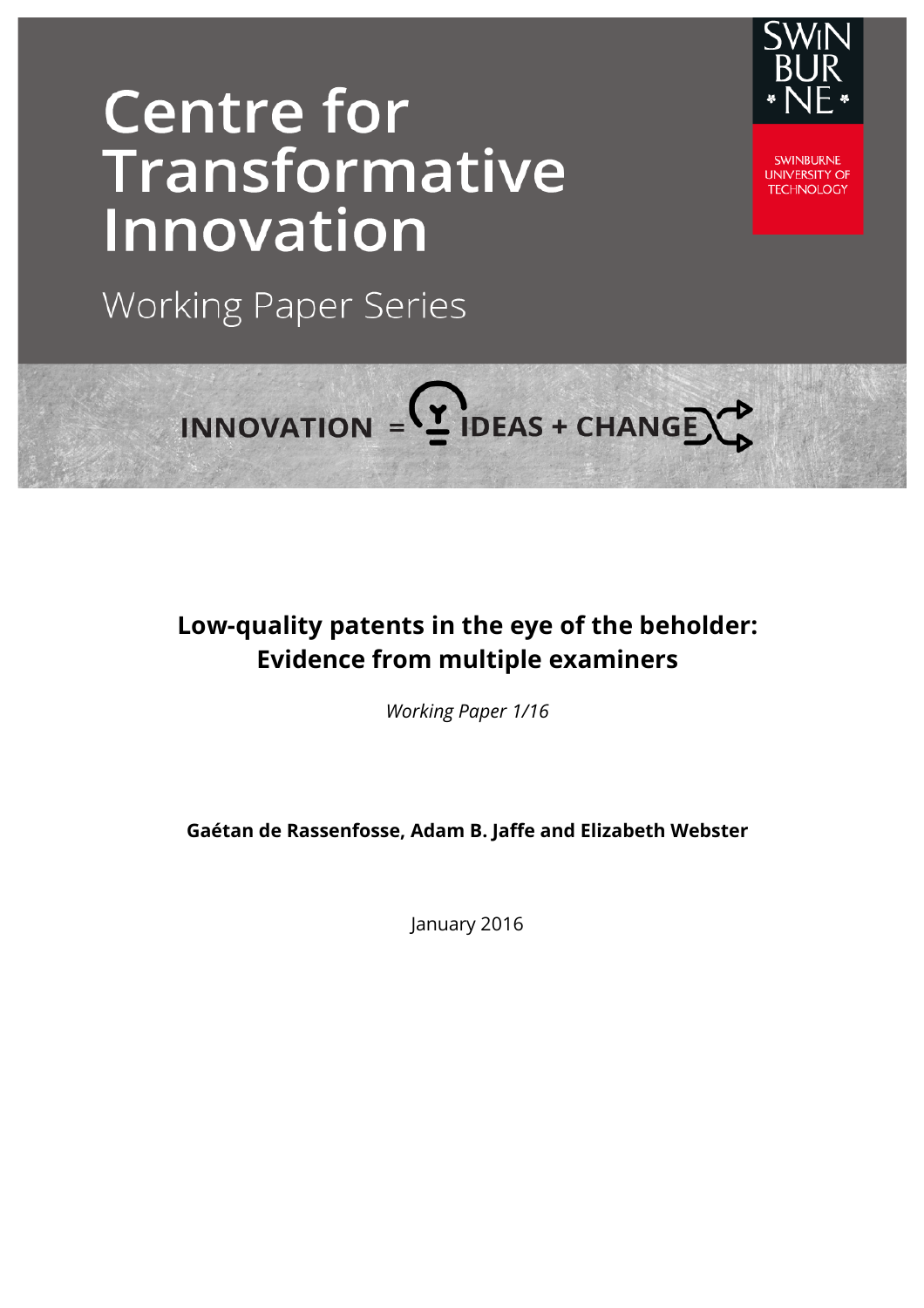# Low-quality patents in the eye of the beholder: Evidence from **multiple examiners**

## Gaétan de Rassenfosse

*École polytechnique fédérale de Lausanne (EPFL), Chair of Innovation and IP Policy,* College of Management of Technology, Odyssea 2.01.1, Station 5, 1015 Lausanne, Switzerland. *Email: gaetan.derassenfosse@epfl.ch (corresponding author).*

# Adam B. Jaffe

Director and Senior Fellow, Motu Economic and Public Policy Research; Adjunct Professor, Queensland University of Technology; Economic and Social Systems Research Theme Leader, Te Punaha Matatini Centre of Research Excellence. Email: Adam.Jaffe@motu.org.nz

### Elizabeth Webster

**Centre for Transformative Innovation, Swinburne University of Technology,** *H25, PO Box 218 Hawthorn, Victoria 3122 Australia. Email: emwebster@swin.edu.au*

This version: January 2016

# **Abstract**

A low-quality patent system threatens to slow the pace of technological progress. Concerns about low patent quality are supported by estimates from litigation studies suggesting that the majority of patents granted by the U.S. patent office should not have been issued. This paper proposes a new way of measuring patent quality, based on twin patent applications granted at one office but refused at another office, applied to the five largest patent offices. The results suggest that quality in patent systems is higher than previously thought, although the U.S. patent office's performance is poorer than those of Europe and Japan.

# **Alternate Abstract**

A low-quality patent system threatens to slow the pace of technological progress. Concerns about low patent quality are supported by estimates from litigation studies suggesting that the majority of patents granted by the U.S. patent office should not have been issued. This paper proposes a new way of measuring patent quality, based on twin patent applications granted at one office but refused at another office, applied to the five largest patent offices. Our method allows us to distinguish low-quality patents issued because an office has a (consistent) low standard from patents issued in violation of an office's own standard, however high or low (so-called 'weak patents').The results suggest that quality in patent systems is higher than previously thought; in particular the percentage of 'weak' patents is in single digits for all offices, although the U.S. patent office's performance is poorer than those of Europe and Japan.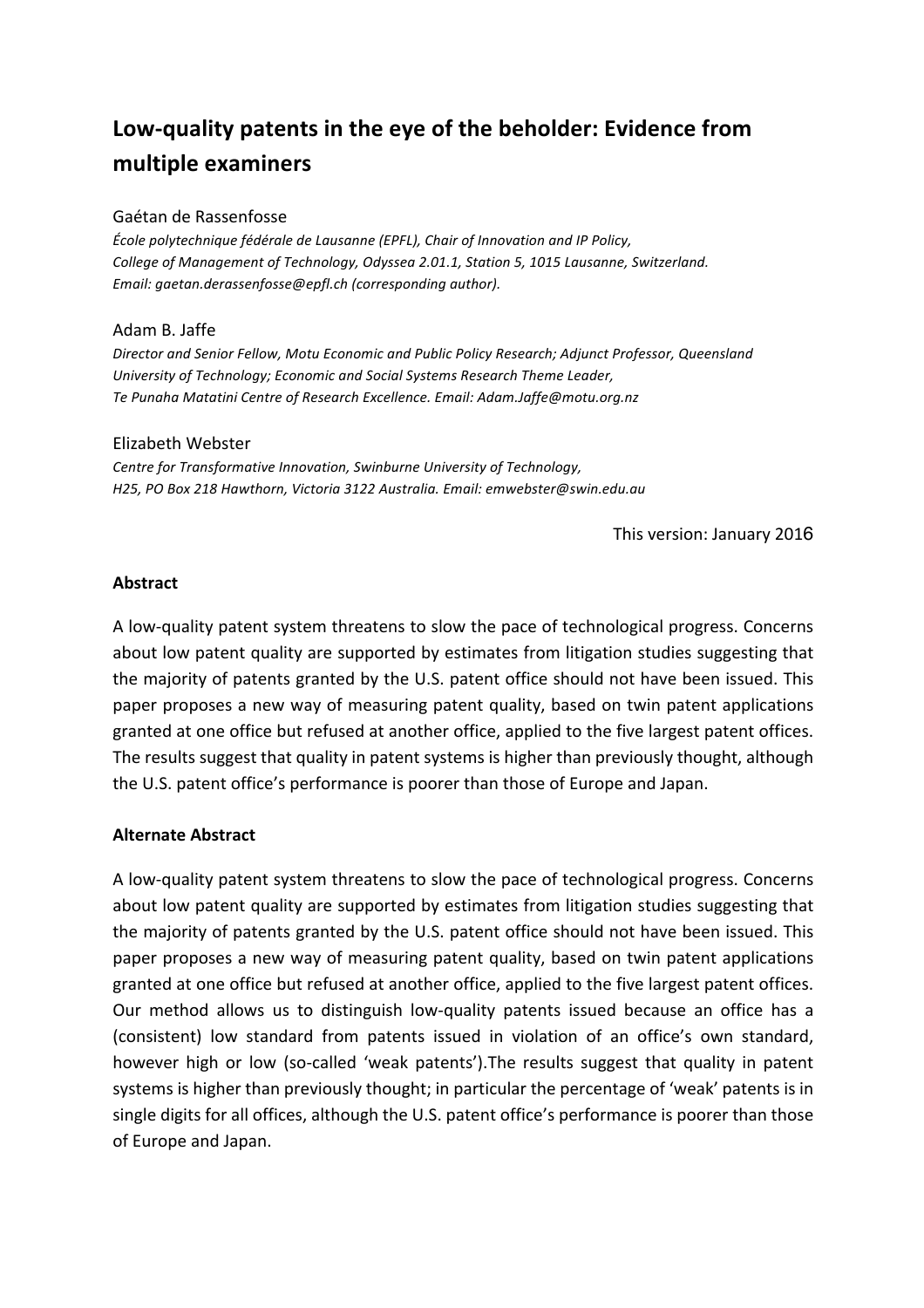*Keywords*: inventive step, non-obviousness, patent quality, weak patent

*JEL codes*: O34, L43, K41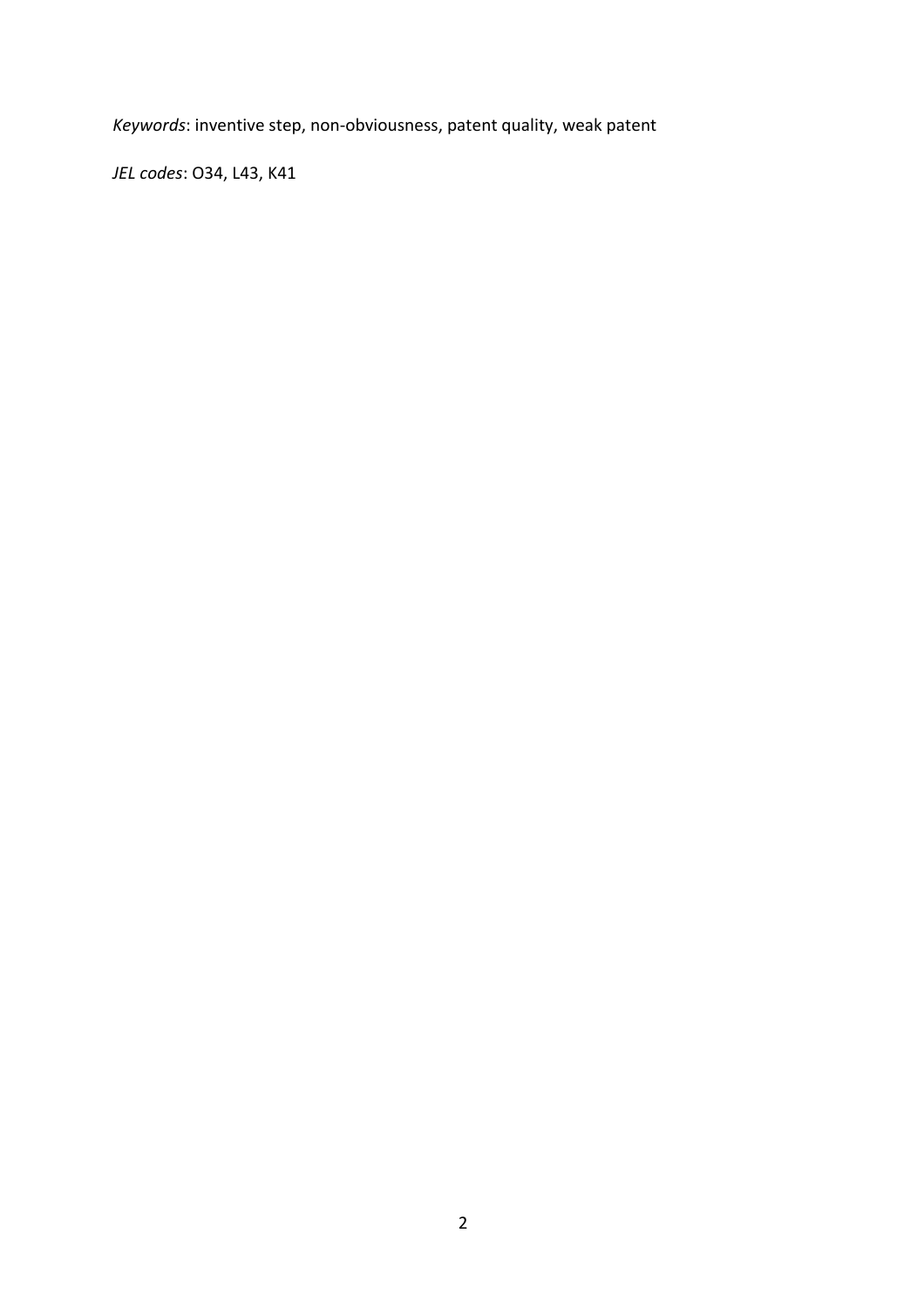#### **1. Introduction**

Concern that the patent system inhibits rather than encourages innovation has become a staple of the business and technology press (*e.g., The Economist*, 2015). A major source of concern is that patent offices may grant too many low-quality patents, whose existence can chill the R&D investment and commercialization processes, either because of background uncertainty about freedom to operate or because of implicit or explicit threats of litigation.

Concern about patent quality is by no means new. The recent *Economist* article quoted itself from 1851 saying that the granting of patents "begets disputes and quarrels betwixt inventors, provokes endless lawsuits [and] bestows rewards on the wrong persons." But in the last few decades, significant increases in the number of patent applications granted and the frequency of patent litigations, as well as media attention such cases have received, have given these concerns new force in the academic literature. Major patent offices are well aware of the problem and several of them have initiatives underway aimed at improving the guality of patent review. For example, the U.S. Patent and Trademark Office (USPTO) now has an Office of Patent Quality Assurance and has recently initiated an ongoing online 'patent quality chat.'<sup>1</sup>

We interpret concern about low-quality patents as corresponding to concern that patents are being granted whose inventive step is too small to deserve patent protection. Conceptually, there are two pathways by which this may be occurring. A first source of low quality in a patent system relates to the fact that patent offices might *systematically apply a standard that is too lenient*, relative to some conception of optimal stringency. Some of the discussion of the patent quality problem, particularly in the United States, has this flavor. Jaffe and Lerner (2004), for example, argue that changes in the incentives of the USPTO, the U.S. courts, and U.S. patentees over the 1980s and 1990s led to a systematic lowering of the standard for a U.S. patent grant.

A conceptually distinct source of low quality in patent system is mistakes—*granting* patents that in actuality do not meet the office's own implicit standard, however high or low that standard may be. Observers of the patent system also discuss this issue. For example, Lemley and Shapiro (2005:83) write: "There is widespread and growing concern that the Patent and Trademark Office issues far too many 'questionable' patents that are unlikely to be found valid based on a thorough review." Although there are clear patentability requirements and patentable subject matters, flaws in the examination process (Meurer, 2009; Lemley and Sampat, 2012; Frakes and Wasserman, forthcoming; Nagaoka and Yamauchi, 2015) and in the governance of patent offices (de Saint-Georges and van Pottelsberghe, 2013; Picard and van Pottelsberghe, 2014) affect the quality of the examination process. More generally, the grant decision rests ultimately on a subjective

 $1$  See <https://www.uspto.gov/patent/initiatives/2016-patent-quality-chats>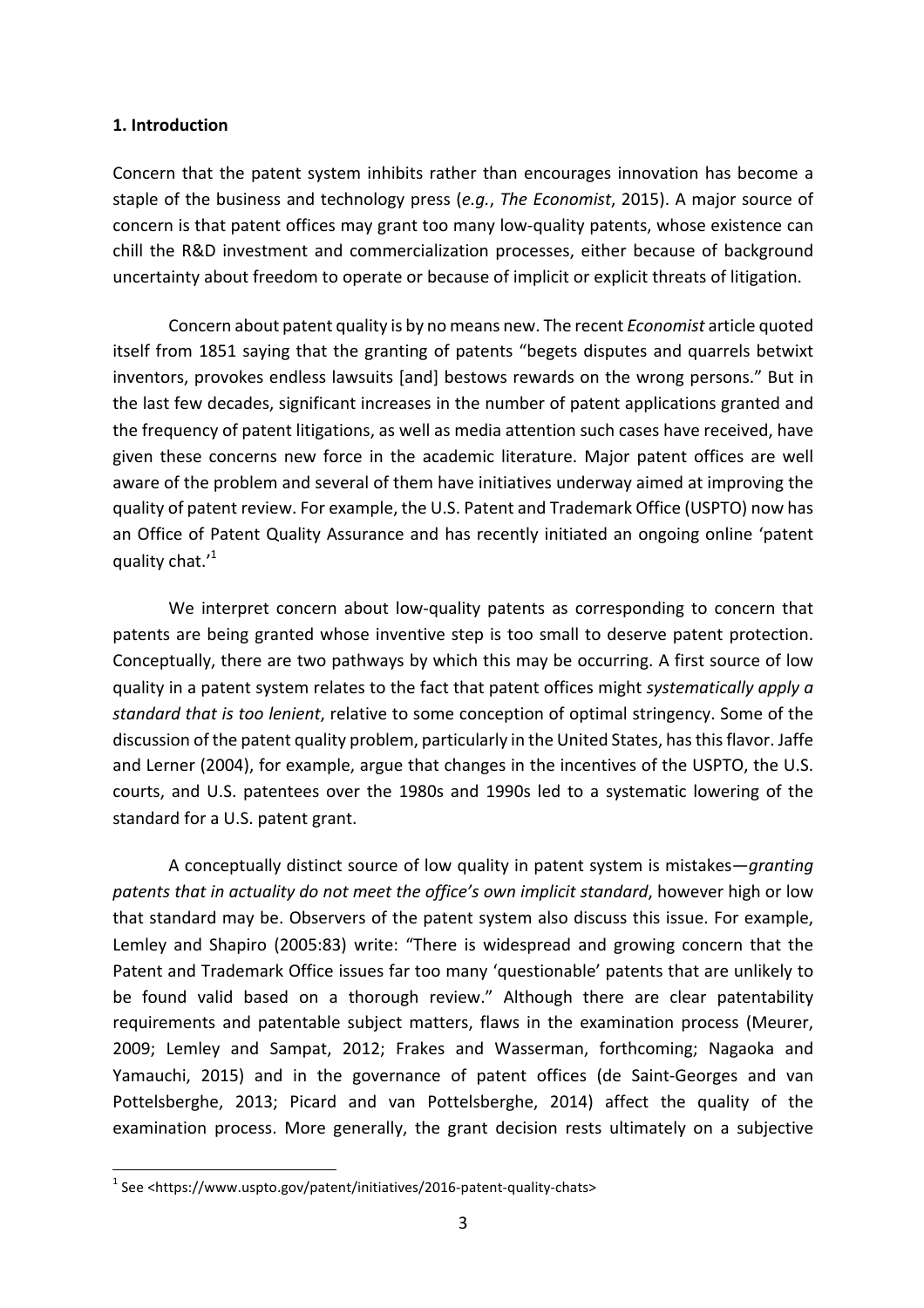comparison of the application's inventive merit and the office's standard for novelty. Perfect consistency of decision-making seems unlikely to be the outcome of such a process.

The practical and normative consequences of these different sources of low quality are different. Systematically low standards create monopoly power and transfer rents in situations where the triviality of the invention arguably does not justify the reward. But low standards consistently applied are not, logically, a source of uncertainty about which patents are truly valid—so long as the patent office and the courts are applying exactly the same standard. Such uncertainty only comes about if standards are not applied consistently. Scholarly literature refers to patents that were granted because standards were not applied consistently as 'weak' patents. It argues that the litigation threat that they pose reduces welfare by leading consumers to pay supra-competitive prices due to the public good nature of challenging a patent (Farrell and Shapiro, 2008; Encaoua and Lefouili, 2009; Choi and Gerlach, 2016).

We propose a formal model that attributes inconsistent patent examination decisions across offices to systematic differences in offices' propensity to grant applications (capturing *de facto* policies and practices) or mistakes by one or another office. We then use novel data on multiple examination outcomes for the same invention in different patent offices to estimate the magnitude of these sources of inconsistency. Our data are derived from a population of about 400,000 inventions with linked patent applications that have been examined in at least two of the five major patent offices, covering in total more than a million applications. The premise of our model is that a refusal by an examiner in one jurisdiction raises doubts with regard to the legitimacy of the patent grant secured elsewhere. In particular, we estimate a statistical model of the grant process that captures parametrically the effect of observable application attributes on the grant probability, the effect of systematic differences in propensity to grant applications across offices, and the possibility of personal (*i.e.*, examiner) discretion in every decision.

To foreshadow the results, we find that systematic differences across offices appear to be larger than within-country inconsistency of decisions, but such inconsistency is present to varying degrees across countries. The model estimates imply that only 2–6 percent of granted patents have dubious validity in the specific sense that they appear to be inconsistent with the country's own standard for patent grant (what we call a weak patent). An additional 2-15 percent can be thought of as low-quality in the sense that they would not have been granted by the strictest office. Patent offices in China and the United States appear to be the most lenient offices, and the Japan patent office the strictest. While these estimates are of interest in their own rights, given the difficulty in measuring patent quality, they also inform policy discussion. In particular, our results have important implications for current international agreements between patent offices and for discussions about how to fix the patent system.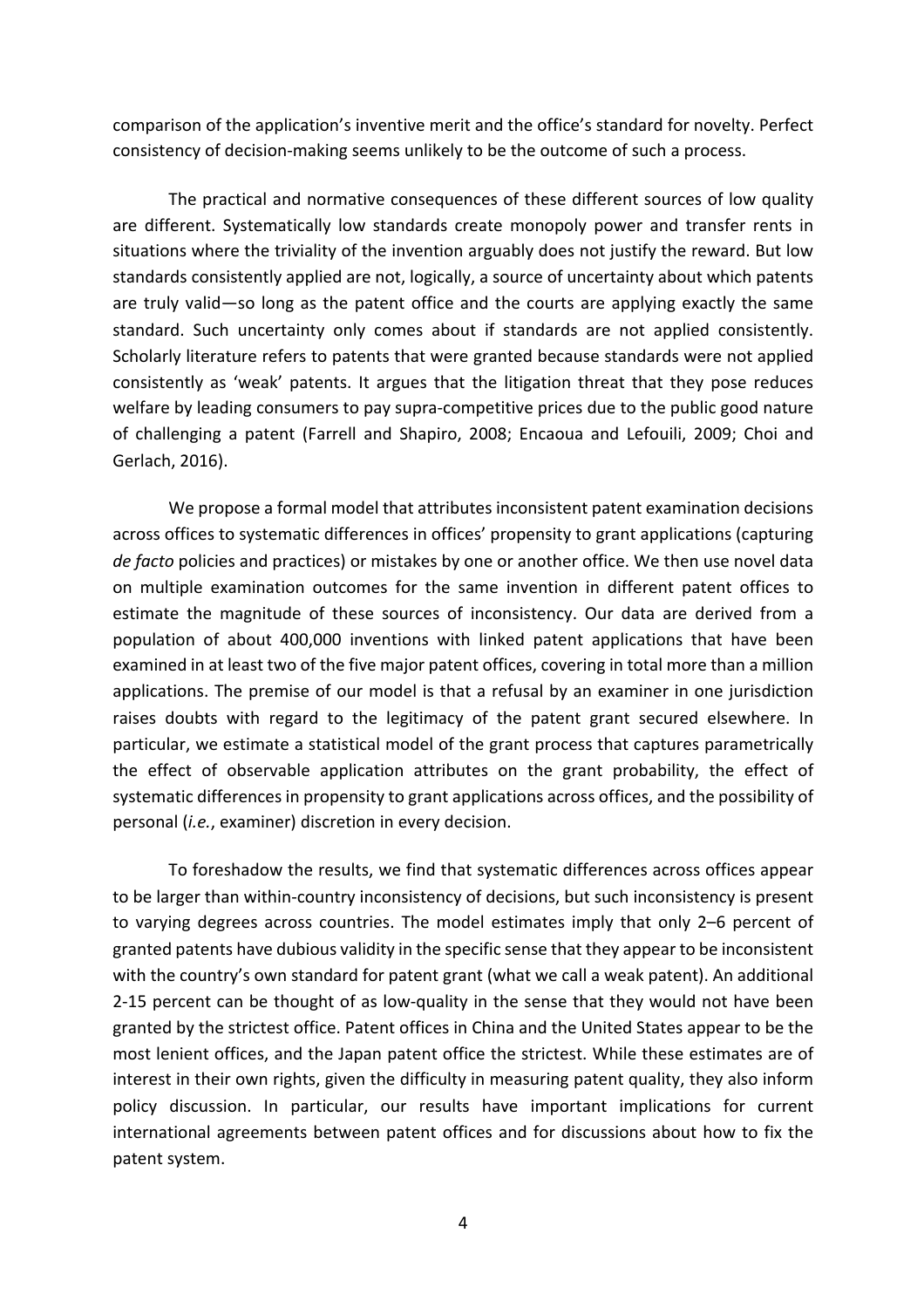The rest of the paper is organized as follows. Section 2 presents background discussion on patent quality. Section 3 presents the empirical strategy and Section 4 presents the data. Sections 5 and 6 discuss the econometric results and robustness tests, respectively. Section 7 concludes.

## **2. Background**

Most of the existing literature looks at the issue of low quality by measuring the fraction of litigated patents that are found by a court to be invalid. Such studies provide valuable insights on the prevalence of invalidity. It is unclear, however, how invalidation in court relates to the two possible sources of invalidity. If one assumes that the courts are implicitly applying the same standard as the patent office, and that courts make perfect decisions, then a court invalidity finding corresponds to a case in which the office did not correctly apply its own standard. In practice, it is also possible that the court is applying a more stringent standard and that it makes mistakes (Lemley, 2001). Thus, litigation studies tell little about the quality of the examination process or the stringency of the office.

Nonetheless, patent litigation studies report 'invalidity' rates in the range between 30 to 75 percent. Allison and Lemley (1998) reviewed final validity decisions of 299 litigated patents and found an invalidity rate of half. Cremers *et al.* (2014) report that about 30 percent of appealed patent suits have their initial decision overturned. Furthermore, European patents, with the same set of claims, that are litigated in multiple courts can differ in their court outcome. Zischka and Henkel (2014) affirm this high rate of uncertainty and find a 75 percent invalidity rate of appeals at the German Federal Patent Court between 2000 and 2012. These studies suggest that invalidity rates might be quite high. However, given that a mere 0.1 percent of patents are litigated to trial (Lemley and Shapiro, 2005), such patents are not a random sample of the population, so it remains unclear what these statistics tell us about the overall prevalence of invalidity. This point is well made by Marco (2004), who emphasizes the importance of accounting for selection effects in patent validity adjudications.

Recognising this problem, Miller (2013) attempts to correct for selection into an invalidity hearing. Using 980 adjudicated and 1960 control patents at the USPTO, he estimates a population-wide invalidity rate of 28 percent. However, the selection into Miller's sample is twofold: selection into a patent being disputed, and selection into parties choosing trial over settlement. The first selection is not accounted for, suggesting that the 28-percent figure may still be biased, though the direction of bias is unclear. Zischka and Henkel (2014) have also studied the presence of selection bias in their data but did not identify statistically significant selection covariates. More recently, scholars have also studied the outcome of *inter partes* reviews, which are post-grant reviews conducted by USPTO Patent Trial and Appeal Board (Wallach and Darrow, 2016). There are also selection effects at play, which one should properly model in order to obtain population-wide estimates of invalidity.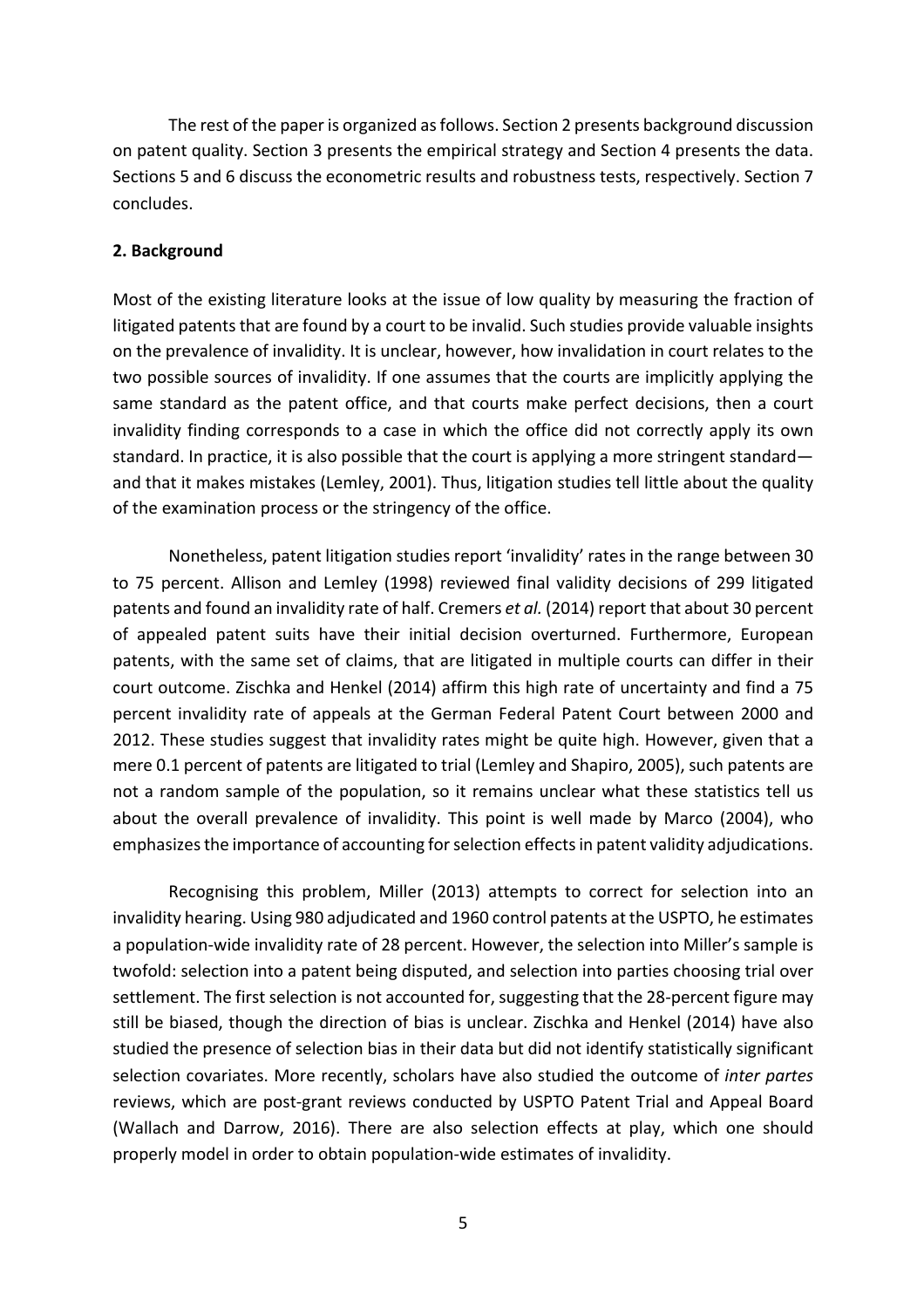As illustrated by the litigation studies, the basic approach to assessing the level of quality in the system is to investigate what happens when another qualified decision maker (but ideally many) takes a fresh look at the question of whether an asserted invention qualifies for patent protection. As far as we can ascertain, the only academic study in that vein that does not rely on litigation data is Paradise et al. (2005). The authors manually examine the validity of 1167 claims of 74 U.S. patents on human genetic material. They find that 448 claims (38%) were problematic. The 'second-pair-of-eyes review' program at the USPTO, which began in the year 2000 but has been discontinued since, aims at assessing examination quality by re-examining patent applications related to business methods. However, data are not publicly available and Allison and Hunter (2006:737-8) comment that this review is a "subjective, in-house process metric guided by no apparent standards that may fall victim to unconscious bias or external influence."

In contrast with these studies, Palangkaraya, Jensen and Webster (2011) use a revealed behavior method to estimate rates of patent invalidity. They analyze the population of all 34,000 patent applications that were granted by the USPTO and examined at both the EPO and JPO during the 1990s. Assuming that the number of forward citations at the USPTO is a proxy for the real size of the inventive step, they estimate that 6.1 and 9.8 percent of patents are, respectively, incorrectly rejected and incorrectly granted.

Finally, note that other studies have empirically examined the issue of patent quality using different approaches (e.g., Lemley and Sampat, 2012; Frakes and Wasserman, forthcoming). However, they were not designed to quantify the extent of low quality in patent systems.

# **3. Empirical strategy**

Our research seeks to implement the second-pair-of-eye approach with a much larger set of inventions and with more pairs of eyes. Our context allows each patent office to have its own de facto standard, and every decision-maker to make mistakes. We do so by analyzing the grant outcome of 'twin' patent applications submitted to multiple jurisdictions. Twin applications are applications covering the same technical content in different jurisdictions (Palangkaraya, Jensen and Webster, 2011; Webster, Jensen and Palangkaraya, 2014; Sampat and Shadlen, 2015).<sup>2</sup> We estimate an index of the probability that each patent application is granted under the differing circumstances of the different patent offices, and then use the resulting estimates to predict the overall ease of obtaining a patent (the threshold) and the proportion of weak patents (inconsistent decisions). The sample for the analysis is the population of 408,133 inventions described in patent applications filed between 2001–2005 in at least two of the EPO (European Patent Office), the USPTO, the JPO (Japanese Patent

 $2^2$  Because applicants must submit twin applications to foreign jurisdictions shortly after the submission of the priority filing (up to 12 or 31 months after), the decision to submit twin applications is not driven by the outcome of examination in the office of priority. There is thus no selection on actual grant outcome.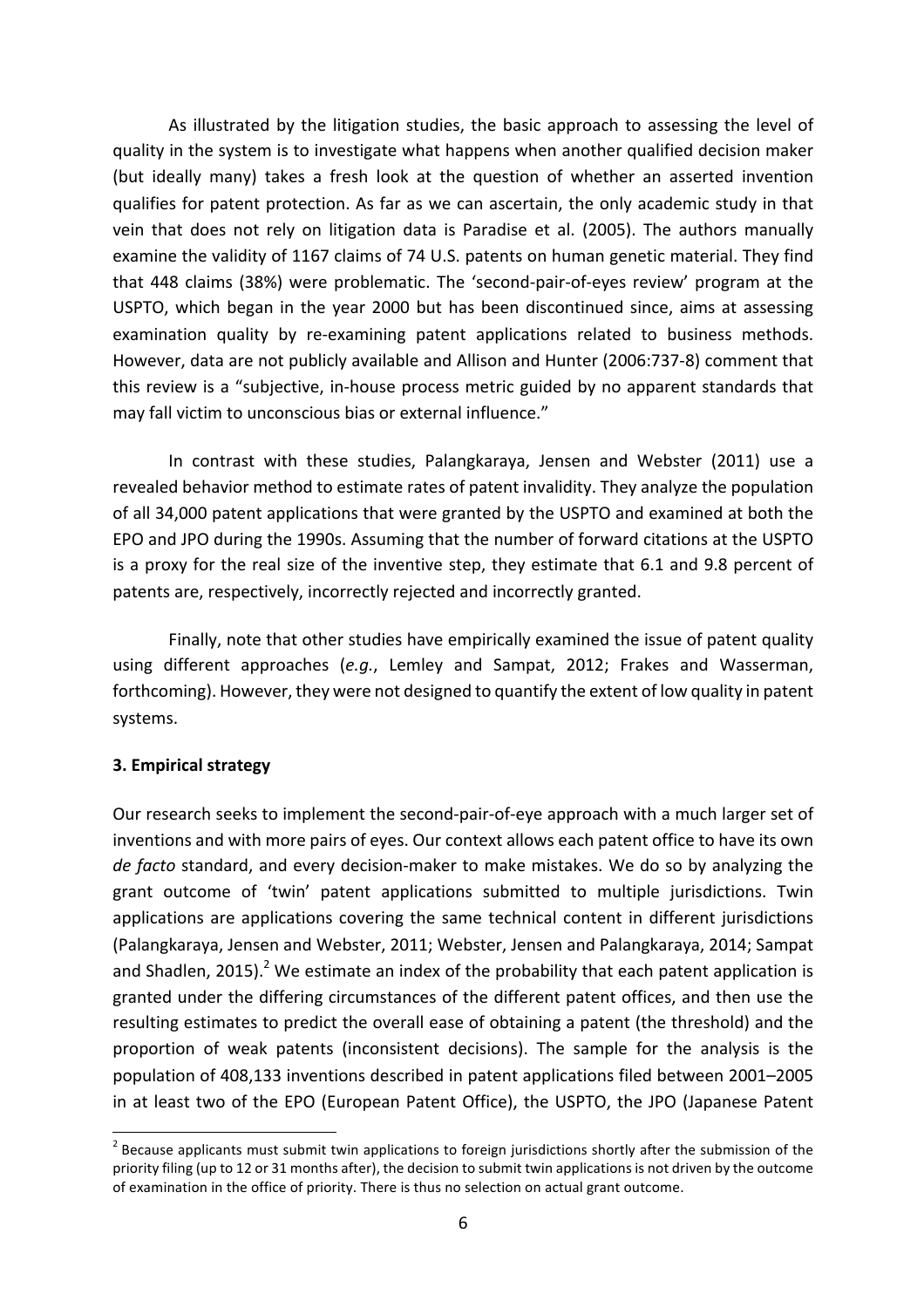Office), the KIPO (Korean Intellectual Property Office) and the SIPO (State Intellectual Property Office of China). We use this time period in order to ensure that the applicant has had a chance to pursue protection in as many countries as she chooses, and to allow sufficient time to reach a grant decision. These five offices, known collectively as the 'IP5 Offices', attract about 80 percent of worldwide patenting activity.<sup>3</sup>

We employ a reduced-form model of the patent examination decision to separate any systematic factors related to the particular office from the examiner decision about the specific application. Our model of the actual examination decision assumes that each invention has a unique but unobservable inventive merit  $(c_i)$ , which is therefore shared by all of the applications to different offices. The probability of granting patent application  $i$ , by an examiner in office *j* is a function of this inventive merit  $c_i$  (invention fixed effect); the officespecific *de facto* standard required for a grant  $(\tau_i)$ ; a set of covariates  $(x_{ii})$  capturing observed heterogeneity at the patent-patent office level (e.g., differences in the number of claims, filing route); and examiner-specific factors that are not systematic to the office ( $\varepsilon_{ii}$ ). These elements combine to give an index,  $y_{ij}^*$ , which maps into the probability of a grant for each application in each office.

We do not observe this index but rather the binary grant decision,  $y_{ij}$ , which takes the value 1 if invention  $i$  is granted a patent at office  $j$  and 0 otherwise. We estimate  $y_{ij}^*$  using a latent variable approach:

$$
y_{ij}^* = -\tau_j + c_i + x_{ij}\beta_j + \varepsilon_{ij}, \qquad y_{ij} = 1 [y_{ij}^* > 0]
$$
 (1)

where a patent for invention  $i$  is granted at office  $j$  if the latent score is greater than 0. From (1) is can be easily seen that  $(-\tau_i + c_i)$  is the extent to which the content of the application surpasses the office standard and that  $x_{ij}\beta_j$  represents the influence of other systematic features of the office's examination rules. We start by assuming for simplicity that the individual elements of parameter vector  $\beta_i$  are constant across j's. In concrete terms, this means that the effect of, *e.g.*, the number of claims on the latent score is common across offices. We will relax that assumption at a later stage.

The stochastic error term  $\varepsilon_{ij}$  is the aggregation of factors that makes the decision on the criteria for patentability uncertain (*i.e.*, subjective). It captures all of the reasons why, after allowing for the systematic tendencies captured by the regressors, different examiners might reach different decisions on the same invention. That is, if the same application were examined in the same office, under the same office procedures but by a different examiner, any difference in the decision would be explained by  $\varepsilon_{ij}$ . This term captures, *e.g.*, the subjectivity of interpretation of the patent law or the 'mood' of the examiner. Conceptually,

 $3$  There were 1,821,150 patent applications filed worldwide in 2010 (priority plus second filings). Of these, 1,452,925 (79.8%) were filed in the IP5 offices (PATSTAT Autumn 2014 version).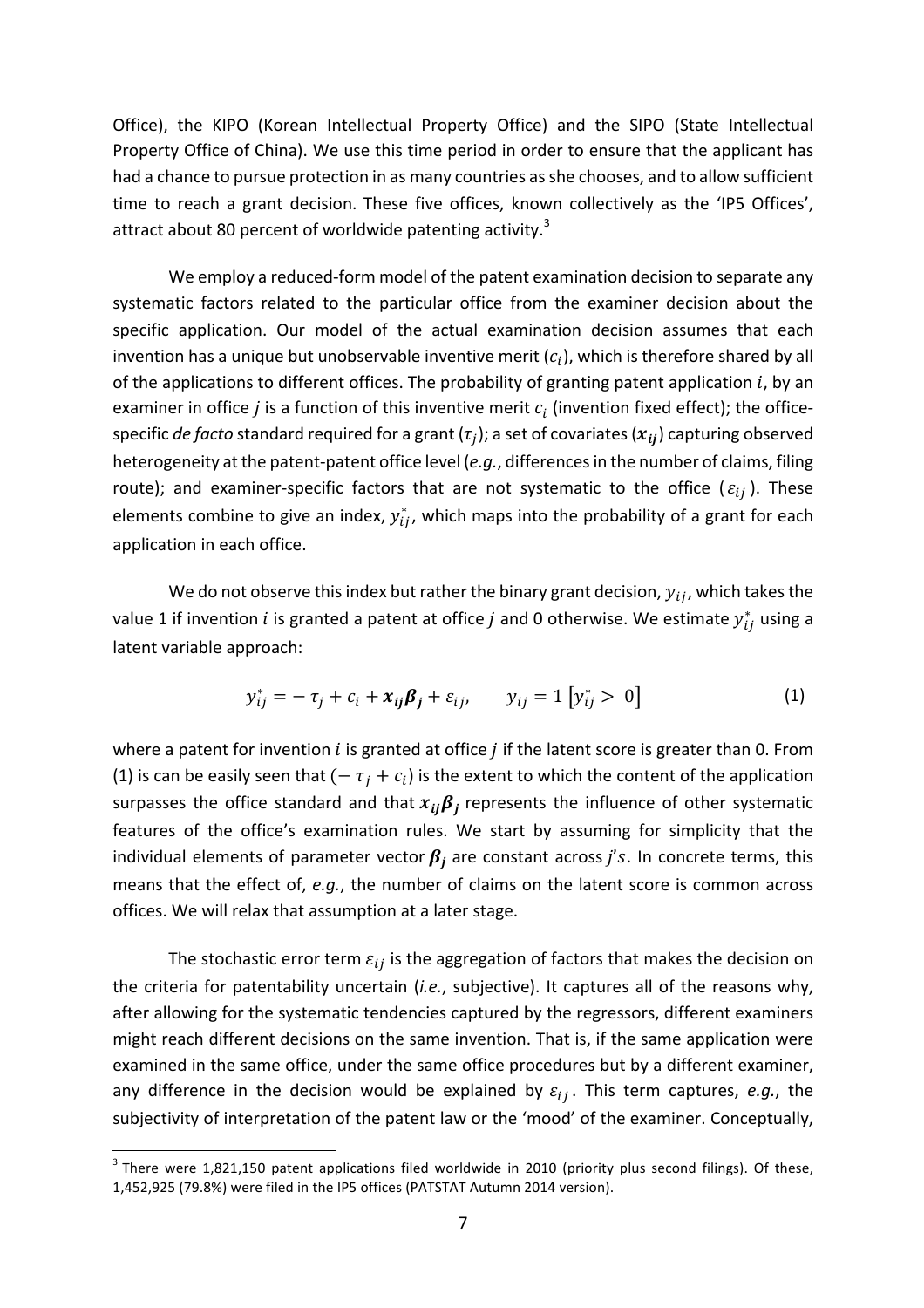if invalidity is only a minor issue, then most of the differences in outcomes at different offices would be due to systematic office effects; in our model this would correspond to the variance of  $\varepsilon_{ii}$  being small. Conversely, a large variance, causing outcomes across offices to differ even after controlling for invention and office attributes, would be evidence that one or more offices are granting weak patents. An implicit identifying assumption is that  $E_i(\varepsilon_{ii}) = 0$ , *i.e.*, examiners at office  $j$  take correct decisions on average. (Any systematic deviation from the 'correct' outcome is captured by the office-specific component.) Likewise  $E_i(\varepsilon_{ii}) = 0$ , *i.e.*, every invention is treated fairly on average across offices.

We then use the model parameters to tease out the sources of discrepancy in the grant decisions across offices. We call  $\widehat{y}_{ij}$  the 'correct' (*i.e.*, predicted) grant outcome and  $y_{ij}$ the observed grant outcome. As explained further below, we will estimate equation (1) by means of a linear probability model. That is:

$$
\widehat{y_{ij}} = -\tau_j + c_i + x_{ij}\widehat{\beta_j}
$$
 (2)

The predicted grant outcome is thus based on the linear prediction of the latent quality score (including the invention fixed effect). Since the linear probability model minimizes the mean squared errors, it produces correct inferences on average. This implies that the number of type I errors (mistakenly refused applications) is equal to the number of type II errors (mistakenly granted applications).<sup>4</sup> Hence, patent applications with a predicted latent quality score above the  $g_i$ 's percentile must be granted, and refused otherwise—where  $g_j$  corresponds to the average observed grant rate for applications at office  $j$ .

We then decompose differences in examination decisions across offices for the same invention (being patent applications that are granted at one office but where the equivalent is refused by at least one other office). As mentioned, this discrepancy has three components: a systematic office effect, capturing *de facto* policies and practices; focal office 'mistake'; and other office 'mistake' (counterpart of a focal office mistake). Recall that patents mistakenly granted at the focal office are what we call weak patents.<sup>5</sup> In practice, we compute the components in the following way:

(a) the grant is 'incorrect' given the focal office's standard for a grant:  $y_{ij} = 1$  but  $\widehat{y}_{ij} = 0$  ('Focal office mistake', regardless of what the other offices' decisions should have been);

 $4$  This working assumption may be too strong in light of the argument that it may be rational for the patent office to let bad patents slip through the system (Lemley, 2001). In our model, the fact that examiners may be systematically too lenient will be absorbed by the office effect. It is possible to relax this assumption but at the cost of greater computational complexity. Relaxing this assumption would lead to slightly higher rates of weak patents for some offices (not reported).

 $<sup>5</sup>$  Some scholars have called 'weak patents' patents that would not stand up in court (Farrell and Shapiro, 2008).</sup> In this paper, we call 'weak patents' patents that are at risk of being rejected, should they be re-examiner by the same office. This distinction matters if the courts apply a different standard than the patent office.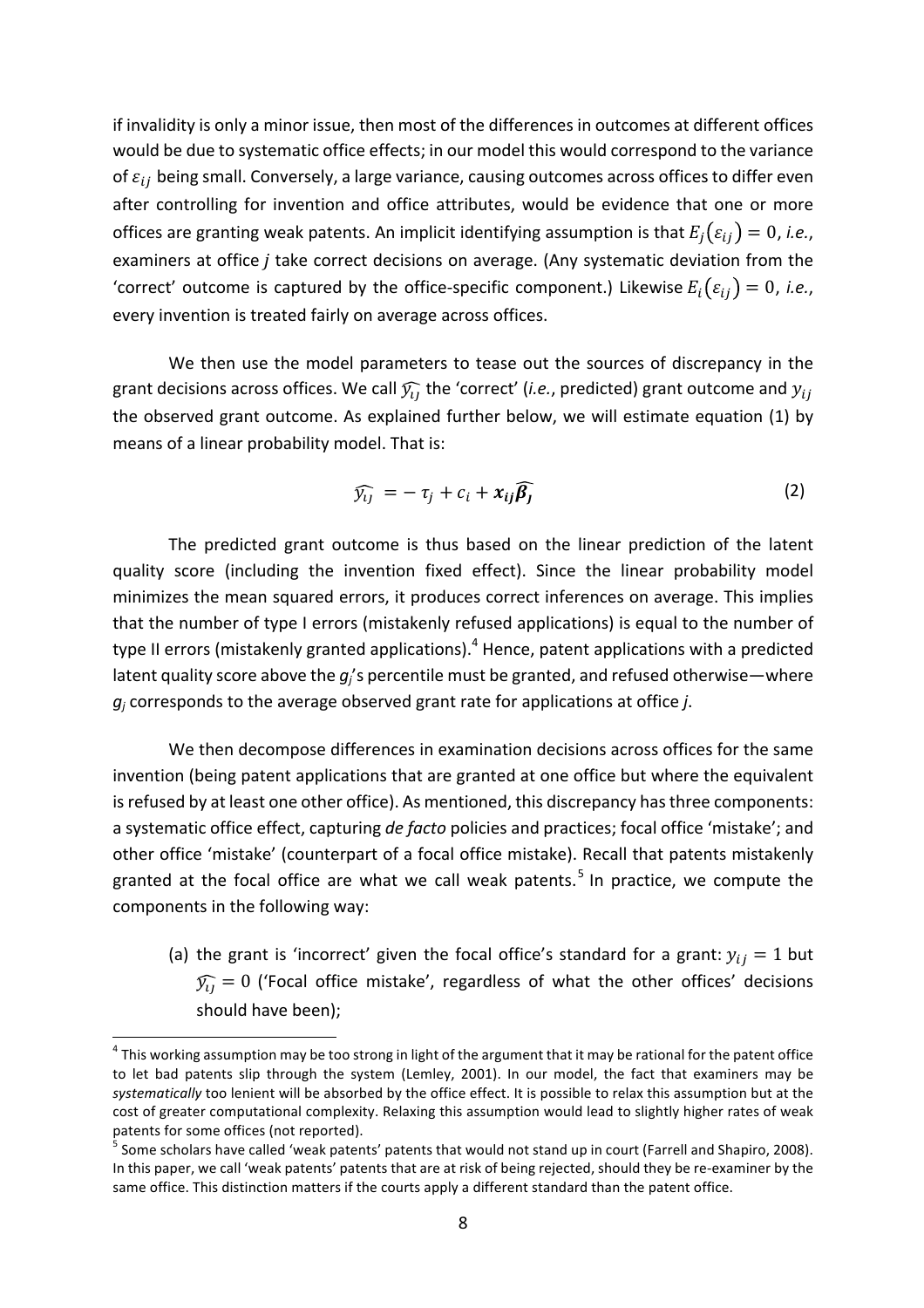- (b) the grant is 'correct' given the focal office's standard  $(y_{ii} = \widehat{y}_{ii} = 1)$  but
	- (i) the other offices(s) were correct in deciding a refusal:  $y_{ik} = \hat{y}_{ik} = 0$ ('Office effect');
	- (ii) the other office(s) made a mistake given that their 'correct' decision should be to grant the application:  $y_{ik} = 0$  but  $\widehat{y_{ik}} = 1$  ('Other office mistake');

We illustrate these various cases in Section 5.

#### **4. Data and variables**

#### *4.1 A dataset of one-to-one equivalents across offices*

The construction of the dataset is a major undertaking. We combine data from seven offline and online sources. The main data source is the EPO-OECD PATSTAT database (October 2014 release) for the backbone of the dataset. We start from the universe of priority patent applications filed anywhere in the world over the period 2001 to 2005 (de Rassenfosse et al., 2013) and track their one-to-one equivalents in any of the five offices.<sup>6</sup> A priority filing is the first patent application describing an invention. Application  $P_B$  in country B is a one-to-one equivalent of application  $P_A$  in country A if  $P_B$  claims  $P_A$  as sole priority (*i.e.*, no merged patent applications) and  $P_A$  is only claimed by  $P_B$  in office B (*i.e.*, no split patent applications). In this sense,  $P_A$  and  $P_B$  cover the same technical content and are 'twin' applications. We also extract from PATSTAT information on applicants' country of residence, patents technological fields as identified with the International Patent Classification (IPC) codes, and filing route (either the 'Paris Convention' route or the PCT route).<sup>7</sup>

Data on the application legal status (granted/refused/withdrawn) come from: the EPO's INPADOC PRS table for PATSTAT for European and Chinese applications; from JPO's public access on-line Industrial Property Digital Library Database (IPDLD) for Japanese applications; from KIPO public access on-line IPR Information Service (KIPRIS) for Korean applications; and from the USPTO's Public Pair on-line database for US applications.

Data on the number of claims of published patent applications come from: PATSTAT for European applications; SIPO's on-line patent search platform for Chinese applications; IPDLD for Japanese applications; KIPRIS for Korean applications; and lens.org for US applications. We developed specific web-crawlers to collect online information.

#### *4.2 Variables*

 $6$  Thus, our sample may include a priority patent application filed, say, at the Brazilian patent office and with an equivalent at the EPO and the USPTO.

 $<sup>7</sup>$  The 'Paris Convention' route is the traditional filing route for patent applications (sometimes call the national</sup> route). The term PCT stands for 'Patent Cooperation Treaty.' It is an international treaty that facilitates international patenting.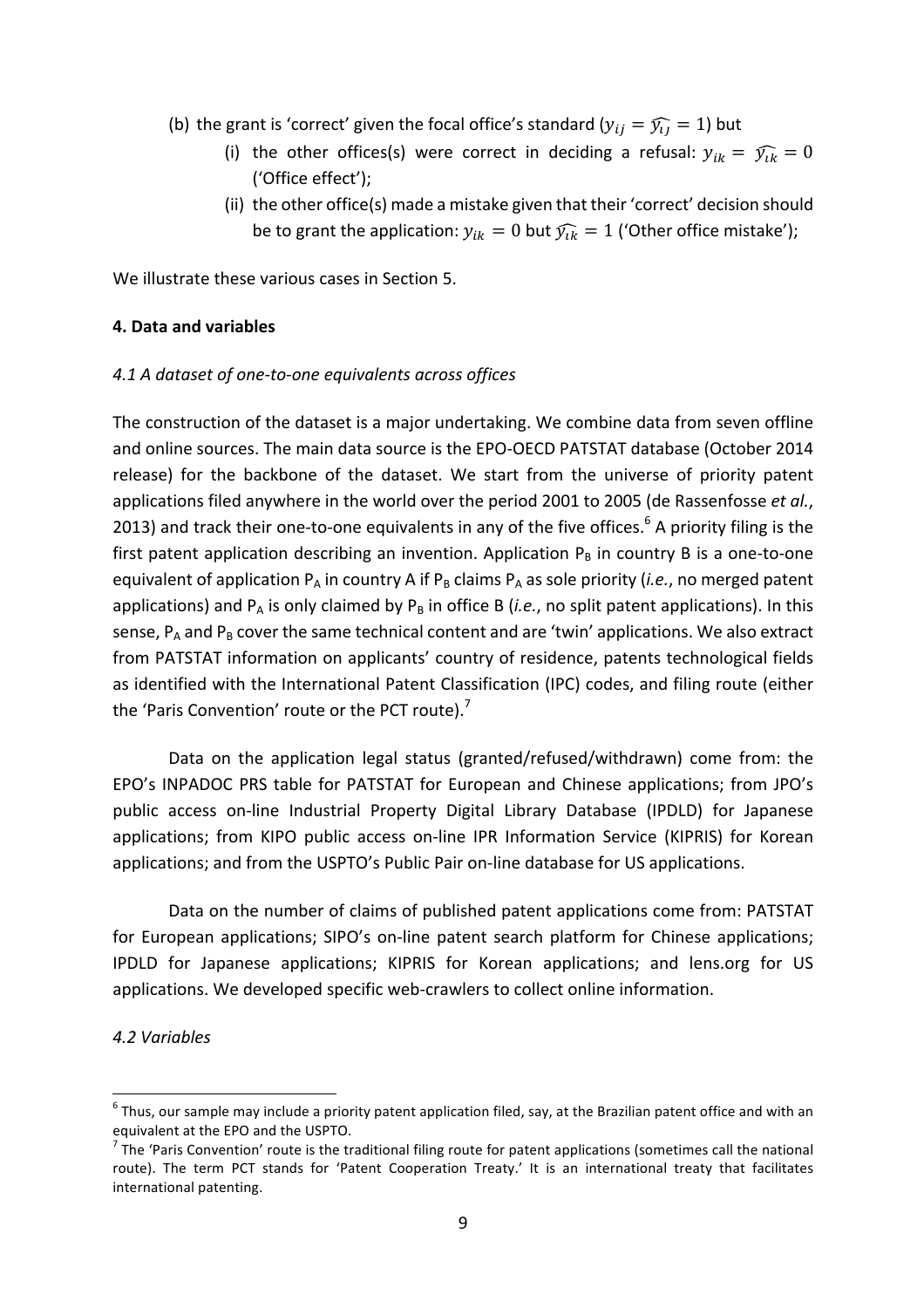Our main dependent variable,  $y_{ij}$ , is the binary outcome that takes the value of 1 if patent application *i* was granted by an examiner in patent office *j* and 0 if refused. Our measure of refusal includes applications that were examined and refused by the patent office plus all quasi-refusals. Quasi-refusals include patent applications that were withdrawn at the EPO following a negative search report containing X or Y citations, which challenge the inventive step of an application. Indeed, many applications at the EPO are withdrawn after a (negative) office communication, which Lazaridis and van Pottelsberghe (2007) interpret as quasirefused applications.

There are three fundamental sources of heterogeneity with respect to the grant outcome in the data: systematic office differences  $(i)$ , systematic invention differences  $(i)$ , and application-patent office differences  $(ii)$ . The first two sources are accounted for by the use of office and invention fixed effects, respectively. Concerning the third source, we control for five variables,  $x_{ij}$ , that are likely to induce heterogeneity in the grant decision across offices for the same invention. One must really think of variables  $x_{ij}$  as control variables that have only a marginal effect on the grant probability. On average the examiners from the different offices make a true assessment of the inventive merit in the application, which is measured with the invention fixed effect. Thus, the four variables influence the examiner's decision over and above the objective quality of the invention.

The first of these controls is a dummy variable, local applicant<sub>ii</sub>, which equals 1 if there is at least one applicant with an address in the same jurisdiction as the examining patent office, and 0 otherwise. There is empirical evidence that patent offices give differential treatment to applications based on the country of residence of applicants, with domestic applicants having a higher probability of grant (Webster, Palangkaraya and Jensen, 2014). This home bias may reflect prejudice, but it may also reflect the fact that domestic applicants have stronger incentives to push the patent application in their home market or that they may be more familiar with their home patent system.

The second is the dummy variable *priority filing<sub>ii</sub>*, which takes the value 1 if application *i* is a priority filing in office *j* and 0 otherwise. By the construction of our data (using one-toone equivalents), there can be only one priority filing per family. Firms usually file a priority filing in the office they know best, which may affect the likelihood that they receive a grant in that office. The country of the priority office may also be the most important market, where incentives to push for a grant are stronger.

The third is the dummy variable  $PCT_{ij}$ , which indicates whether the patent application was filed through the Patent-Cooperation Treaty route.<sup>8</sup> There are non-trivial administrative implications of using the PCT route that may affect the consistency of examination outcome

 $8$  Note that some equivalents are filed partly though the PCT route and partly though the Paris route, leading to within-twin variation.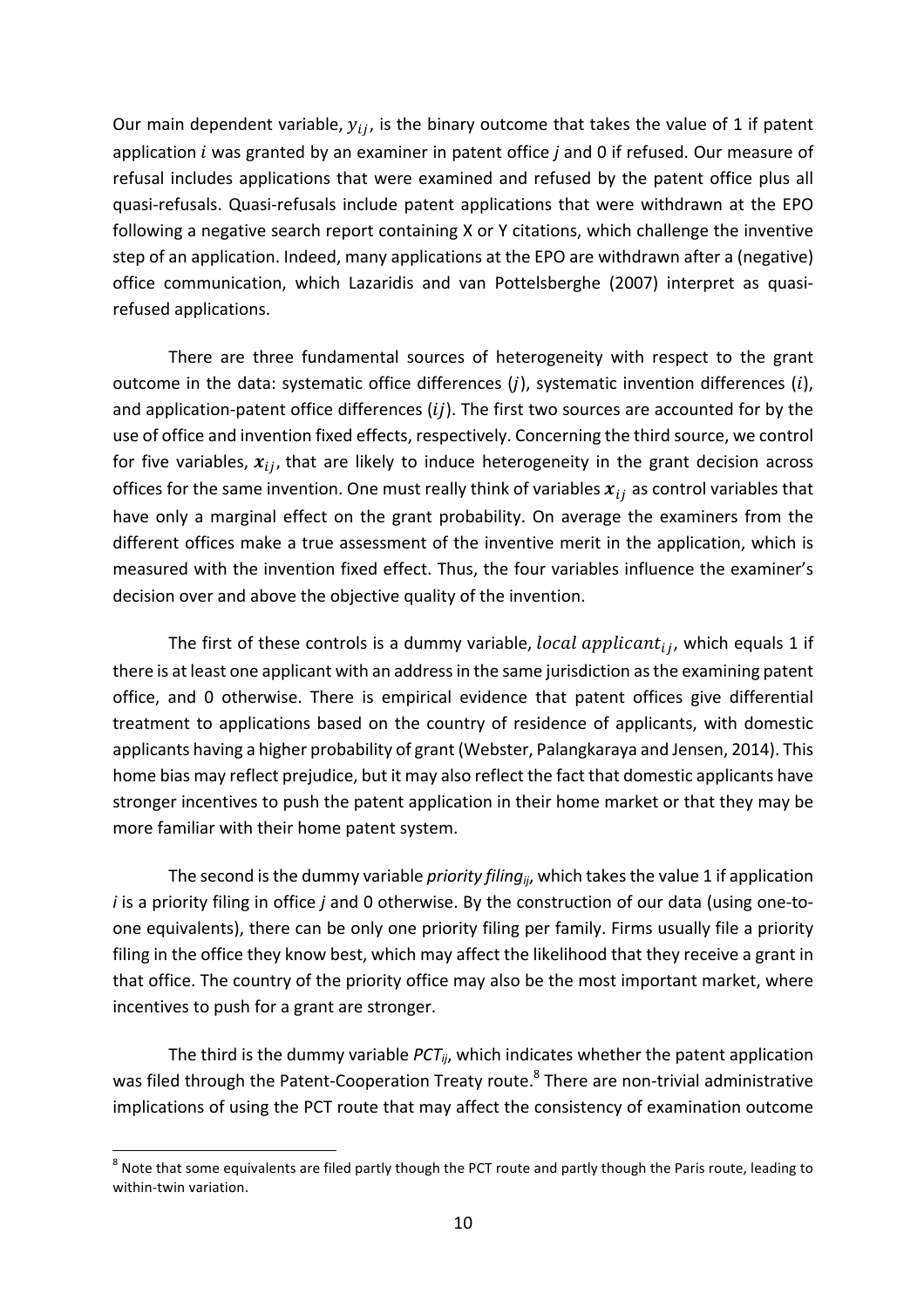(e.g., search report shared between all the offices, extension of priority right from 12 to 31 months).

Next, we control for the number of claims (*claims<sub>ii</sub>*), which is the number of claims articulated in the patent application at the time of lodgment. Although twin applications in our sample cover the same technical content, there might be slight differences in the construction of the applications across offices. The number of claims is a proxy for these differences.

Finally, we include information on the timing of the decision. The variable *Decision* #k takes value 1 for the k-th patent application in the family to receive a decision. We expect the probability of grant to decrease with  $k$ , for two reasons. First, the order of decision could reflect the amount of prior art available to assess the patentability of the invention. In that sense, offices that give a decision later have potentially more prior art available (identified by other offices) to refuse a patent. Second, it could also reflect offices' own judgment about the patent, knowing that it takes longer to refuse a patent application than to accept one. Note that we cannot control for the *nature* of the decision because such variable is correlated with the unobserved invention fixed effect.

Table 1 presents a summary of the characteristics of the patent applications at each office for two samples. The balanced sample (Panel A) is composed of 10,822 inventions for which a patent application has been filed at all five offices (there are thus 54,110 patent applications). The full sample (Panel B) is composed of 408,133 inventions with a patent application in at least two offices, covering in total more than a million applications. Overall, on the full sample, the JPO, at 72.2 percent, recorded the lowest grant rate and the SIPO, at 96.3 percent, the highest. More than half of applications at the JPO had at least one local applicant compared with only 3.1 percent at SIPO.<sup>9</sup> SIPO had also the smallest rate of priority filings and JPO the highest. (Indeed, except for the EPO, there is a strong correlation between the office of priority filing and whether the applicant is local to that office.) Use of the PCT was highest for the EPO but lowest for KIPO. Finally, the average number of claims at the time of application varies between 10.3 at the JPO and 17.8 at the USPTO.

 $9$  The low proportion of local applicants at the SIPO reflects the fact that very few Chinese firms apply for patent protection in foreign jurisdictions, which is a pre-condition for being in the sample.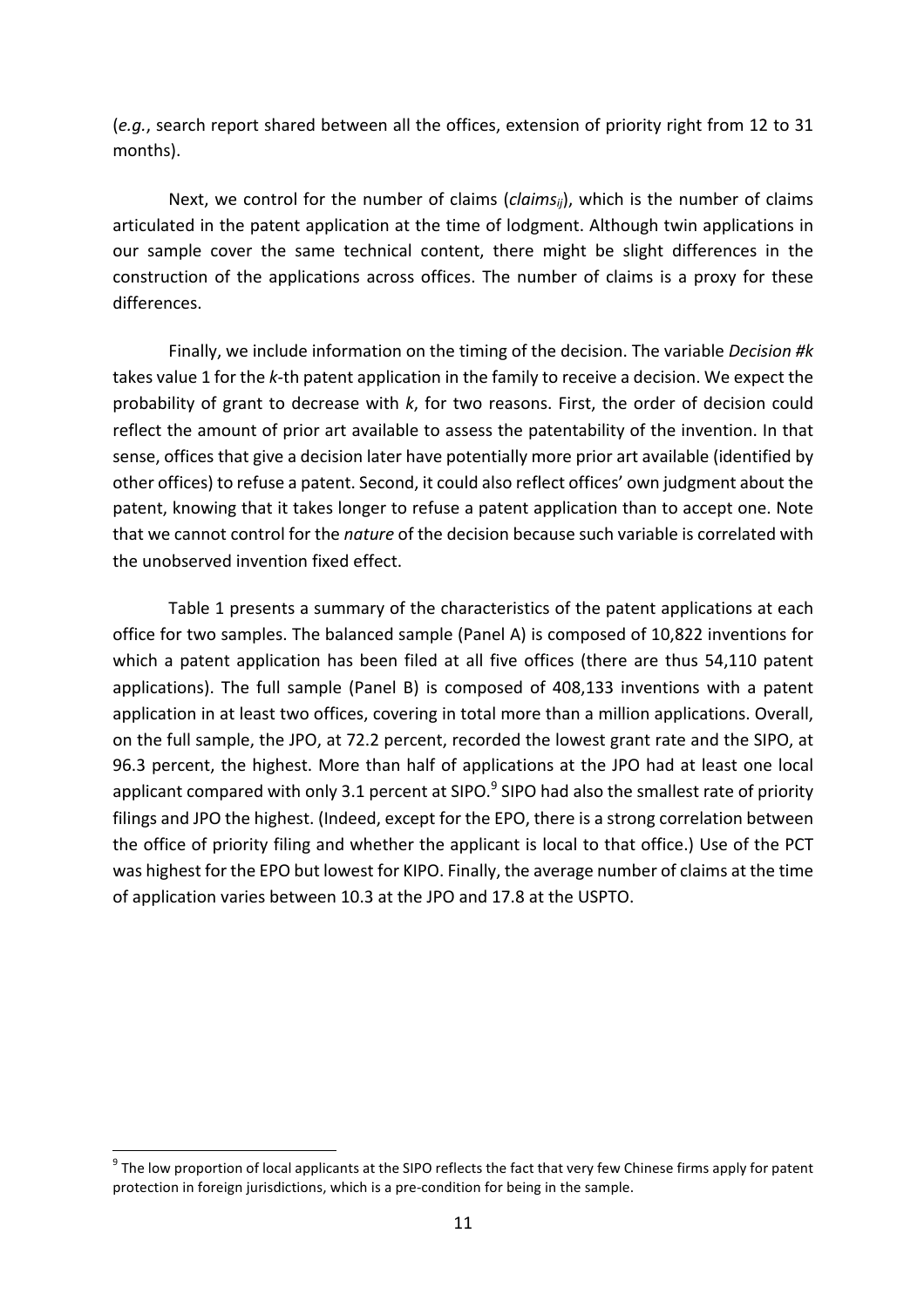|                      | N                        | Grant (%) | local applicant (%) | priority filing (%) | <b>PCT (%)</b> | claims |
|----------------------|--------------------------|-----------|---------------------|---------------------|----------------|--------|
|                      | Panel A. Balanced sample |           |                     |                     |                |        |
| <b>EPO</b>           | 10,822                   | 84.9      | 27.7                | 6.3                 | 44.2           | 14.7   |
| <b>USPTO</b>         | 10,822                   | 91.5      | 17.5                | 18.6                | 33.0           | 17.2   |
| <b>KIPO</b>          | 10,822                   | 88.3      | 14.7                | 14.6                | 4.5            | 14.9   |
| <b>JPO</b>           | 10,822                   | 82.6      | 36.5                | 36.7                | 37.7           | 11.1   |
| <b>SIPO</b>          | 10,822                   | 97.9      | 0.6                 | 0.6                 | 21.7           | 15.2   |
| Panel B. Full sample |                          |           |                     |                     |                |        |
| <b>EPO</b>           | 163,012                  | 76.8      | 44.2                | 9.8                 | 45.3           | 15.6   |
| <b>USPTO</b>         | 325,068                  | 91.4      | 20.0                | 22.3                | 22.8           | 17.8   |
| <b>KIPO</b>          | 127,314                  | 84.4      | 41.5                | 41.0                | 2.3            | 14.9   |
| <b>JPO</b>           | 278,760                  | 72.2      | 56.3                | 56.4                | 26.5           | 10.3   |
| <b>SIPO</b>          | 170,777                  | 96.3      | 3.1                 | 3.3                 | 19.7           | 15.3   |

#### **Table 1. Descriptive statistics**

Notes: Data relate to patent applications filed between 2000 and 2005. See main text for data sources.

Table 2 provides an overview of the number of equivalents (*i.e.*, twins) between offices. There are 125,704 direct equivalents between the USPTO and the EPO. The lowest number of equivalents is reached between the EPO and the KIPO (32,082 patent applications) and the highest number is reached between the USPTO and the JPO (212,673 applications). As far as the SIPO is concerned, it is most integrated with the USPTO, closely followed by the JPO.

#### Table 2. Cross-country number of equivalents

|              | <b>FPO</b> | USPTO                         | <b>KIPO</b> | JPO | <b>SIPO</b> |
|--------------|------------|-------------------------------|-------------|-----|-------------|
| EPO          |            |                               |             |     |             |
| <b>USPTO</b> | 125,704    |                               |             |     |             |
| <b>KIPO</b>  | 32,082     | 87,228                        |             |     |             |
| JPO          |            | 91,878 212,673 79,757         |             |     |             |
| <b>SIPO</b>  |            | 59,597 119,841 64,925 113,561 |             |     |             |

Notes: Data relate to the full sample.

# **5. Estimations and results**

#### *5.1 Inconsistency rates*

We start by examining the data by looking at the 'raw' inconsistency rates, *i.e.*, without correcting for office-specific differences and without neutralizing the influence of examiners' subjective assessments. Results presented in Table 3 show that 28.0 percent of the patents that were granted by the EPO in the balanced sample were refused in at least one other office (21.3% in the full sample). Rates for the balanced sample are logically higher than for the full sample because the probability to observe at least one rejection increases with the number of equivalents that are observed. What matters is that the pattern is similar across both samples: the JPO has always the lowest rates, and the SIPO the highest.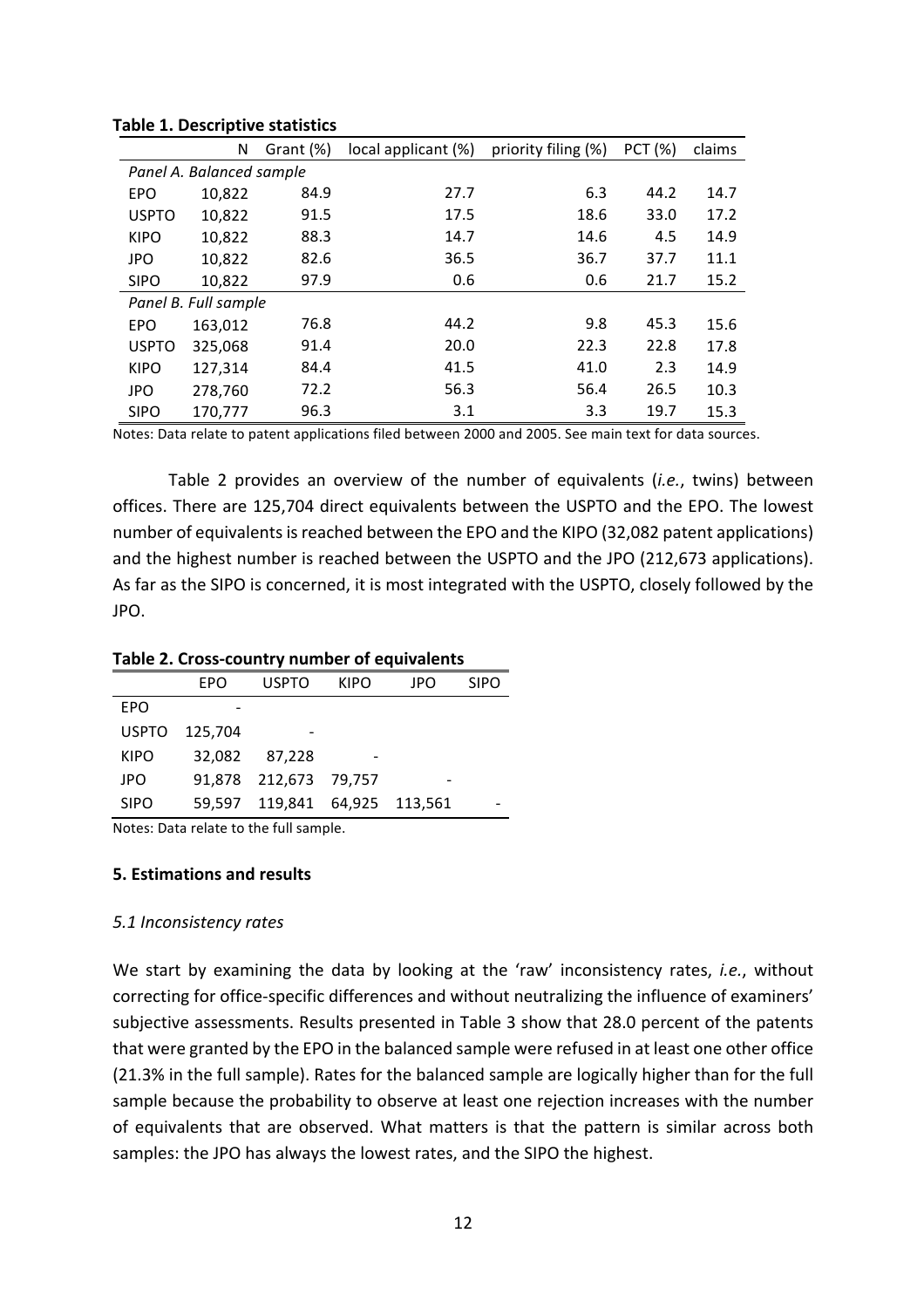|              |                 | <b>Balanced sample</b> | <b>Full Sample</b> |                   |  |
|--------------|-----------------|------------------------|--------------------|-------------------|--|
|              | Number of       | Proportion             | Number of          | Proportion        |  |
| Office       | granted patents | refused elsewhere      | granted patents    | refused elsewhere |  |
| <b>EPO</b>   | 10,822          | 28.0                   | 125,195            | 21.3              |  |
| <b>USPTO</b> | 10,822          | 33.2                   | 297,072            | 25.2              |  |
| <b>KIPO</b>  | 10,822          | 30.7                   | 107,501            | 25.7              |  |
| <b>JPO</b>   | 10,822          | 25.9                   | 201,335            | 13.9              |  |
| <b>SIPO</b>  | 10,822          | 37.5                   | 164,527            | 26.9              |  |

**Table 3. Inconsistency rates**

Notes: Data relate to the full sample.

However, as discussed, some of the rejections observed certainly are well founded. The proportion of patents refused elsewhere reflects a combination of systematic differences in policies and practices, mistakes by the focal office and/or mistakes by at least one other office. Next section teases out these sources of heterogeneity.

#### *5.2 Econometric decomposition of the inconsistency rates*

There are two conceptually distinct ways to estimate equation  $(1)$  econometrically. The first considers that we observe *different outcomes of the same unit i*. The patent examination process is subject to office-specific rules, incentives and biases, and these unobserved factors may or may not be correlated across offices. For example, inventions based on new technologies may be harder to assess against the examination manuals and, therefore, it may be more appropriate to assume  $cov(\varepsilon_{ij}, \varepsilon_{ik}) > 0$  if  $j \neq k$ , that is, the omitted explanatory factors for each invention are correlated across offices. Such an approach treats equation (1) as a system of *J* linear equations that one can estimate with a seemingly unrelated regressions (SUR) model. The SUR model has the advantage of taking into account the correlation of errors across offices in the estimation process to improve the efficiency of the estimates. However, implementing fixed effects in a SUR model is not straightforward when the number of individual effects is large. One can control for fixed effects by demeaning the data but at the cost of dropping one equation due to the additivity constraint introduced (leading to a singular variance matrix problem). In addition, the SUR model requires a balanced dataset, which considerably reduces the size of the sample we can use.

The second way considers that we observe the *same outcome in different contexts i*, leading to a fixed-effect (FE) panel data model. The fixed-effect estimator handles unbalanced panels and produces estimates for all offices, which are two desirable features over SUR. However, it does not account explicitly for the fact that the decision errors may be correlated across offices. The extent to which this limitation matters for the present study is an empirical question. As we show below, the SUR and FE models produce quantitatively similar results on the balanced sample—our preferred specification is thus the FE model.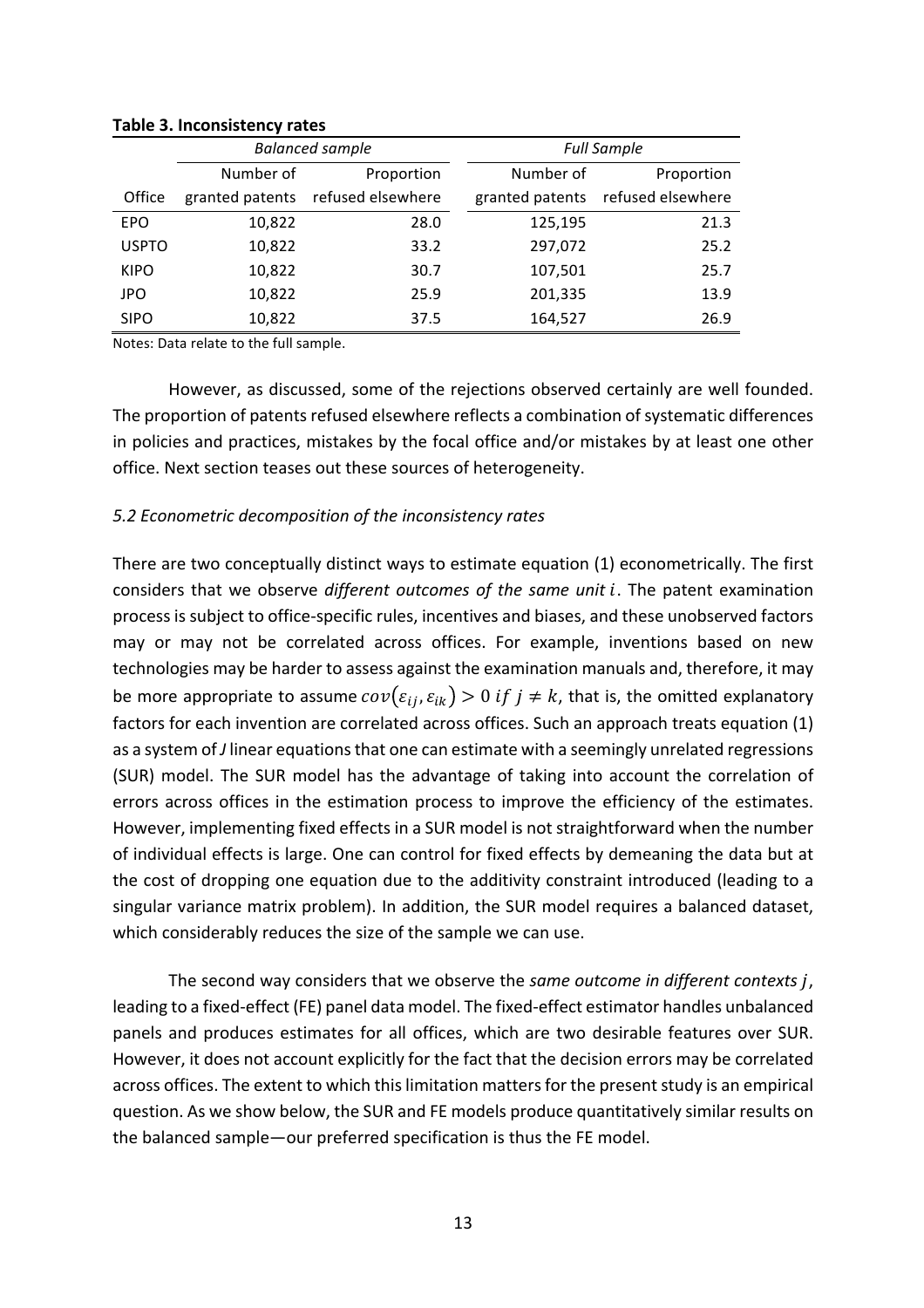Finally, note that we rely on a linear probability model, which implies that some predicted probabilities might lie outside the unit interval. This issue is of little concern because we are interested ultimately in *ranking* patents by their probability of being granted (and not in the predicted probability score of the grant rate *per se*). In addition, most of the covariates are discrete such that the linear assumption is acceptable. However, we correct standard errors by using heteroskedastic-robust standard errors when appropriate.<sup>10</sup>

We first present results of the econometric model, and then discuss the sources of apparent inconsistency. Table 4 presents the coefficients of equation (1) estimated with different regression models and samples. The column labeled M1 presents an estimate of the SUR model performed on the balanced sample of inventions, having equivalent patent applications at all five offices. As discussed, we need to exclude one office for the model to run, and we arbitrarily exclude the EPO. Column M2 presents results of the fixed-effect estimator for the balanced sample and column M3 for the full sample of inventions with equivalent in at least two jurisdictions. Coefficients in models M1–M3 are constrained to be equal across offices (*β*). In model M4, the coefficients for each covariate are office-specific ( $\mathcal{B}_i$ ), but we only report coefficients for the base group (EPO) for conciseness. Finally, model M5 extends model M4 by controlling for the timing of the decision by offices. The reference group is the office that published the grant (or rejection) decision first.

 $10$  An alternative estimator is the conditional (*i.e.*, fixed effect) logit estimator. However, it does not exploit information from patent families that are granted or refused at all offices, which is not desirable. Should we use the conditional logit estimator, we would not be able to predict a value for the all negative/all positive outcomes. That is, the predictions we would obtain would be conditional on observing an inconsistency.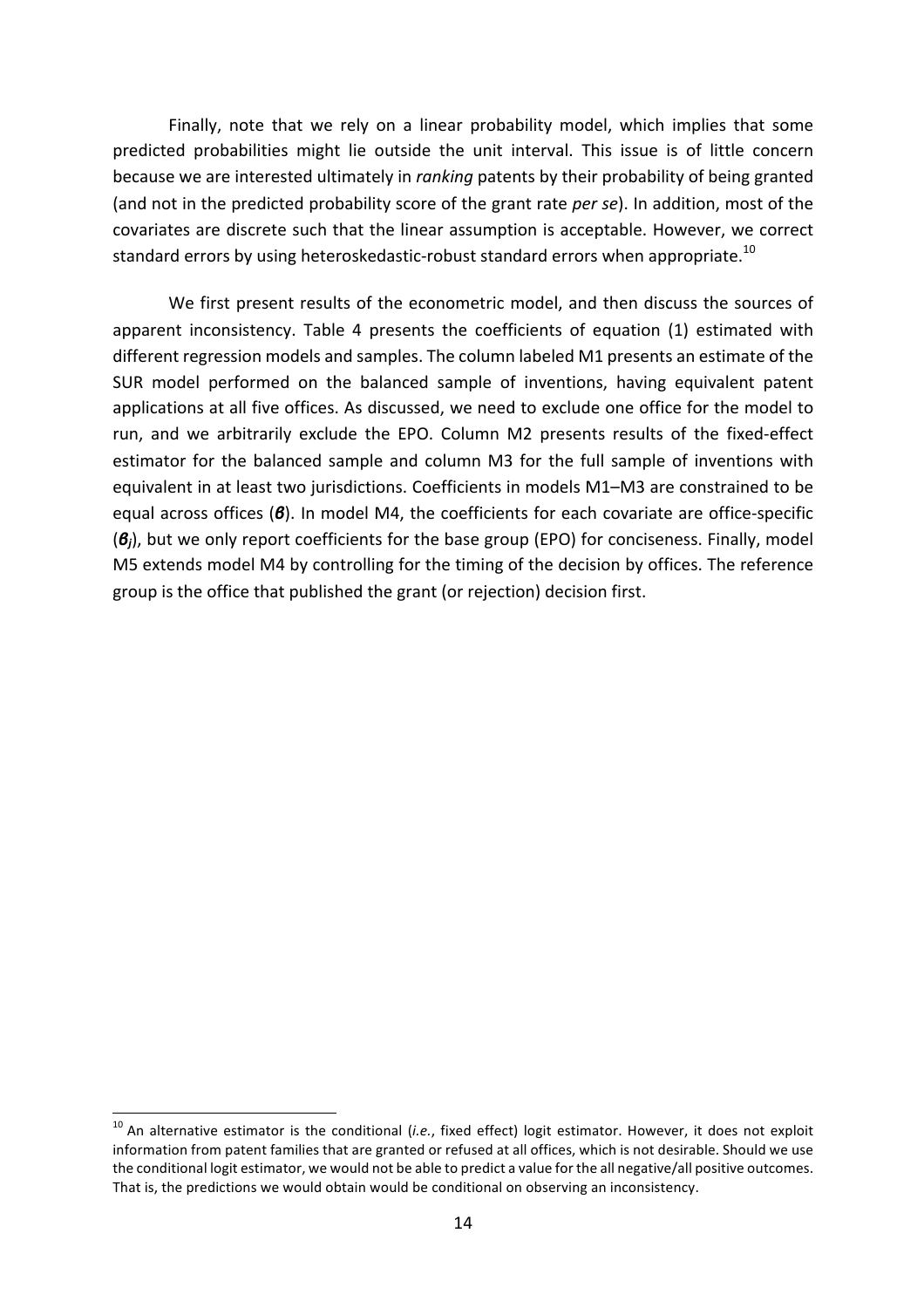|                                      | M1          | M <sub>2</sub> | M <sub>3</sub> | M4                  | M5                  |
|--------------------------------------|-------------|----------------|----------------|---------------------|---------------------|
| Regression model:                    | $SUR^{(a)}$ | <b>FE</b>      | <b>FE</b>      | <b>FE</b>           | <b>FE</b>           |
| Sample:                              | Balanced    | Balanced       | Full           | Full                | Full                |
| Coefficients:                        | Constrained | Constrained    | Constrained    | Free <sup>(b)</sup> | Free <sup>(b)</sup> |
|                                      |             |                |                |                     |                     |
| local applicant (LA)                 | $0.126*$    | $0.142*$       | $0.175*$       | $0.138*$            | $0.100*$            |
|                                      | (0.007)     | (0.006)        | (0.002)        | (0.002)             | (0.002)             |
| priority filing (PF)                 | 0.003       | 0.018          | $0.084*$       | $-0.081*$           | $-0.092*$           |
|                                      | (0.013)     | (0.017)        | (0.003)        | (0.006)             | (0.006)             |
| LA x PF                              | $-0.084*$   | $-0.121*$      | $-0.166*$      | $-0.069*$           | $-0.053*$           |
|                                      | (0.016)     | (0.019)        | (0.004)        | (0.006)             | (0.006)             |
| PCT                                  | $0.034*$    | $0.030*$       | $0.039*$       | $0.127*$            | $0.115*$            |
|                                      | (0.004)     | (0.004)        | (0.001)        | (0.003)             | (0.002)             |
| claims (log)                         | $-0.007$    | $-0.008$       | $-0.020*$      | $-0.037*$           | $-0.040*$           |
|                                      | (0.004)     | (0.005)        | (0.001)        | (0.002)             | (0.002)             |
| Timing of decision (ref=1, earliest) |             |                |                |                     |                     |
| Decision #2                          |             |                |                |                     | $-0.097*$           |
|                                      |             |                |                |                     | (0.001)             |
| Decision #3                          |             |                |                |                     | $-0.148*$           |
|                                      |             |                |                |                     | (0.001)             |
| Decision #4                          |             |                |                |                     | $-0.182*$           |
|                                      |             |                |                |                     | (0.002)             |
| Decision #5 (latest)                 |             |                |                |                     | $-0.237*$           |
|                                      |             |                |                |                     | (0.004)             |
| Office effects (ref=EPO)             |             |                |                |                     |                     |
| <b>USPTO</b>                         | $0.028*$    | $0.097*$       | $0.176*$       | $0.264*$            | $0.164*$            |
|                                      | (0.003)     | (0.005)        | (0.001)        | (0.005)             | (0.005)             |
| <b>KIPO</b>                          | 0.007       | $0.075*$       | $0.123*$       | $0.036*$            | $-0.009$            |
|                                      | (0.003)     | (0.005)        | (0.002)        | (0.006)             | (0.006)             |
| <b>JPO</b>                           | $-0.074*$   | $-0.004$       | $-0.047*$      | $-0.076*$           | $-0.070*$           |
|                                      | (0.003)     | (0.006)        | (0.002)        | (0.005)             | (0.005)             |
| <b>SIPO</b>                          | $0.104*$    | $0.172*$       | $0.239*$       | $0.195*$            | $0.165*$            |
|                                      | (0.002)     | (0.004)        | (0.002)        | (0.005)             | (0.005)             |
| Constant                             |             | $0.821*$       | $0.749*$       | $0.766*$            | $0.890*$            |
|                                      |             | (0.013)        | (0.003)        | (0.005)             | (0.005)             |
| Number of observations               | 43,288      | 54,110         | 1,064,513      | 1,064,513           | 1,064,513           |
| Number of inventions                 | 10,822      | 10,822         | 408,133        | 408,133             | 408,133             |
| R-squared (within)                   |             | 0.053          | 0.103          | 0.119               | 0.153               |

# **Table 4. Determinants of grant outcome**

 $\overline{\text{Notes: }^* p \leq 0.001}$ ; heteroskedastic-robust standard errors in models M2–M5; <sup>(a)</sup> iterated seemingly unrelated regression with demeaned data; (b) office-specific coefficients, but only coefficients for the reference group (EPO) reported.

A first observation is that coefficients have similar magnitude and statistical significance between the SUR model (M1) and the FE model (M2), which leads us to adopt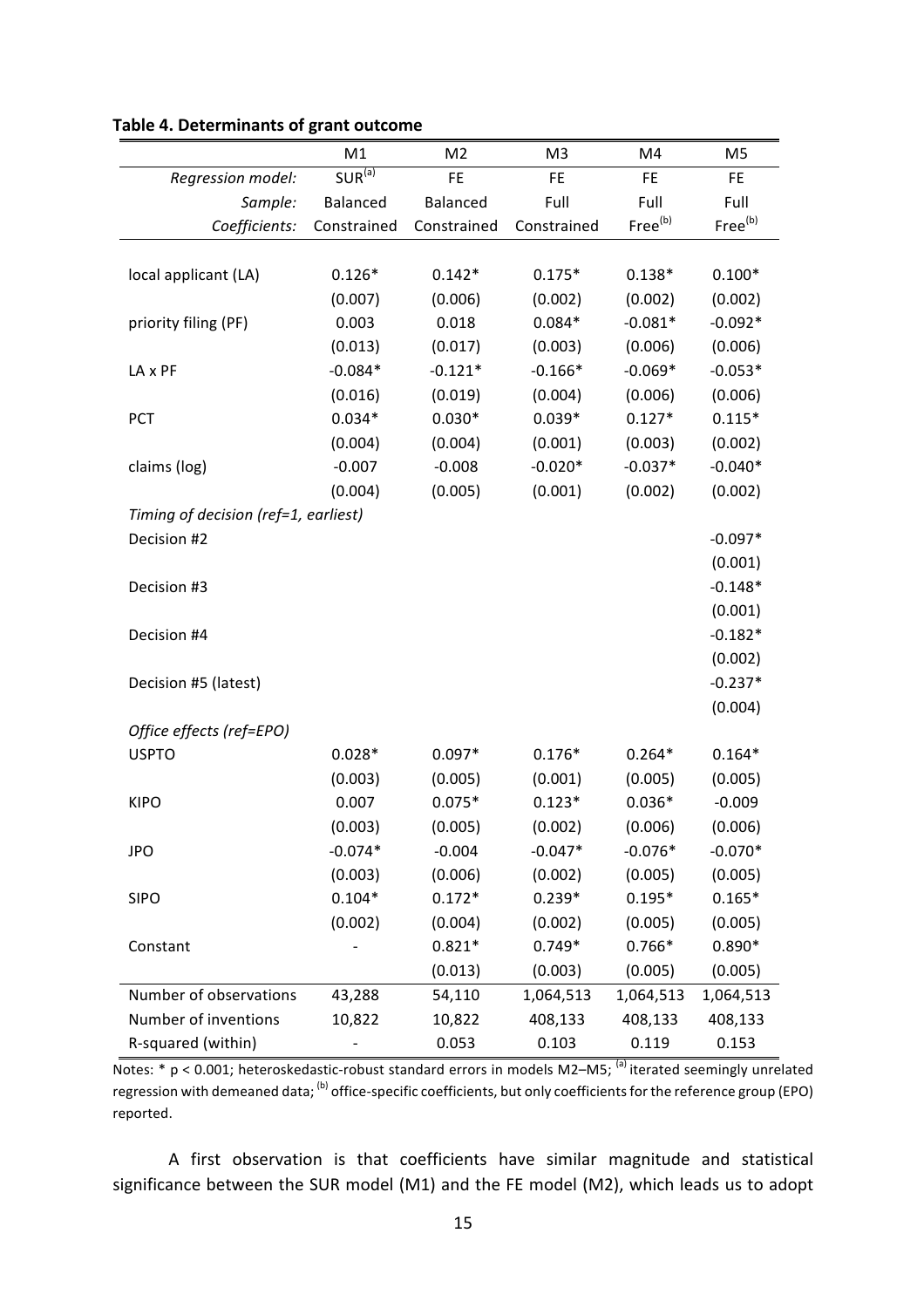the FE model for its flexibility. A second observation is that extending the analysis to the full sample (from model M2 to model M3) produces coefficients that have similar signs but that have stronger statistical significance (expectedly). Notice the strict probability threshold of 1 per thousand for declaring statistical significance of estimated parameters in order to account for the large number of observations. Regarding specific covariates, the results suggest a strong local applicant effect, similar to that documented in Webster, Jensen and Palangkaraya (2014). In model M3, the *local applicant* effect is double the magnitude of the *priority filing* effect, and the *local applicant* effect is biggest for non-priority filings. Note that the *priority filing* effect is negative at the EPO (reported in columns M4 and M5) but positive at the other offices (not reported). Patent applications filed through the *PCT* route have a grant rate that is about  $3-4$  percentage points higher than non-PCT applications (models  $M1-M3$ ). The effect of the number of claims is always negative, but statistically significant only with the full sample (models M3–M5). Finally, the timing of the decision in model M5 has a strong effect on the probability of grant, with later decisions being systematically less favorable.

Next, we use the estimated parameters of model M5, the most complete model, to tease out the sources of apparent inconsistency in a variance decomposition exercise as explained in Section 3. Let us illustrate the method using the EPO as the focal office. According to Table 3, 21.3 percent of applications granted at the EPO (=26,624) have been refused in at least one other office. We present each of the three cases in turn.

First, a total of 4.0 percent of applications were unduly granted by the EPO. Regardless of whether other offices made a mistake in the applications (in terms of unduly *refusing* an application), these cases correspond to a 'Focal office mistake' and represent what we call weak patents. Second, there are 8.5 percent of applications that were legitimately granted by the EPO and legitimately refused by at least another office ('Office effect'). Third, there are 8.8 percent of applications that were legitimately granted by the EPO (according to the office's own policies and practices) but unduly refused by at least another office ('Other office mistake'). These cases correspond to weak patents being issued by other offices.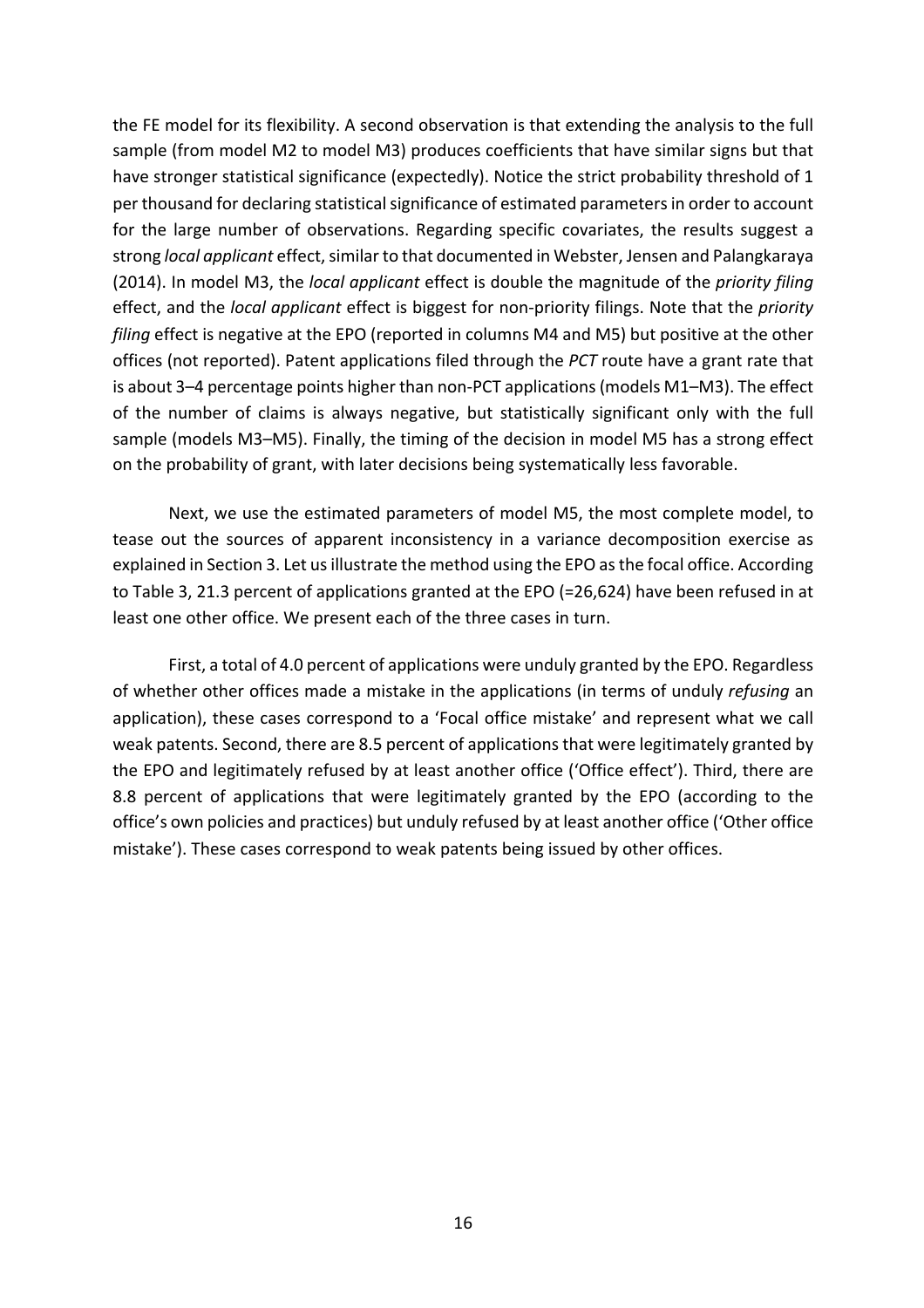| <b>EPO decision = grant</b> |                   |                   |                             |  |  |  |
|-----------------------------|-------------------|-------------------|-----------------------------|--|--|--|
| Other office(s)             | Incorrect grant   | Correct grant     |                             |  |  |  |
| decision = refusal          | (% total granted) | (% total granted) |                             |  |  |  |
| Correct refusal             | 3,472(2.8)        | 10,633(8.5)       |                             |  |  |  |
| <b>Incorrect refusal</b>    | 1,504(1.2)        | 11,015 (8.8)      |                             |  |  |  |
|                             | 4,976 (4.0)       |                   | 21,648 (17.3) 26,624 (21.3) |  |  |  |

**Table 5. Correct and incorrect grant at the EPO** 

Using this method, we can decompose the number of inconsistent grants from Table 3 into the various components for all offices. Doing so leads to the figures presented in Table  $6.$ <sup>11</sup>

|              |      | Reason(s) for inconsistency |                |              |  |  |
|--------------|------|-----------------------------|----------------|--------------|--|--|
| Raw rate     |      | Office                      | Focal office   | Other office |  |  |
| (Table 3)    |      | effect                      | mistake (weak) | mistake      |  |  |
| <b>EPO</b>   | 21.3 | 8.5                         | 4.0            | 8.8          |  |  |
| <b>USPTO</b> | 25.2 | 15.4                        | 4.0            | 5.9          |  |  |
| <b>KIPO</b>  | 25.7 | 10.6                        | 4.8            | 10.3         |  |  |
| <b>JPO</b>   | 14.0 | 2.1                         | 5.7            | 6.2          |  |  |
| <b>SIPO</b>  | 26.9 | 15.3                        | 1.6            | 10.0         |  |  |

Table 6. Decomposition of inconsistency rates, model M5

Notes: The first column corresponds to the last column of Table 3. See main text for details.

Overall, differences in policies and practices across offices account for up to about 15 percent apparent inconsistency at the USPTO and the SIPO and 2.1 percent at the JPO. In other words, the JPO has the highest *de facto* standard and the USPTO and the SIPO the lowest. Mistakes at the focal office (*i.e.*, rate of weak patents) account for as little as 1.6 percent at the SIPO and as much as 5.7 percent at the JPO.

The pattern of ease of patent grant is as would be expected. Japan, the country with the highest standard according to the parameter estimates in Table 4, has a very low rate of granting patents that would be refused by other countries; China has the highest.<sup>12</sup> Of course. we cannot say what is the 'right' standard, so these numbers cannot be strictly interpreted in terms of patent quality. But they do give some quantitative perspective on the possible significance of low standards.

It is tempting to compare the rate of weak patents between offices and conclude that the Chinese patent office is the most 'accurate' office, since it has the lowest figures by this

 $11$  The results presented in Table 6 consider that the local inventor effect induces legitimate office differences in the grant outcome. Assuming that the local inventor effect is a mistake increases the focal office mistake by a maximum of 0.2 percentage points.

 $12$  In theory, the strictest office should have a value of 0 in the column *Office effect*. The actual number differs from 0 due to the influence of patent-patent office factors  $(x_{ii})$ .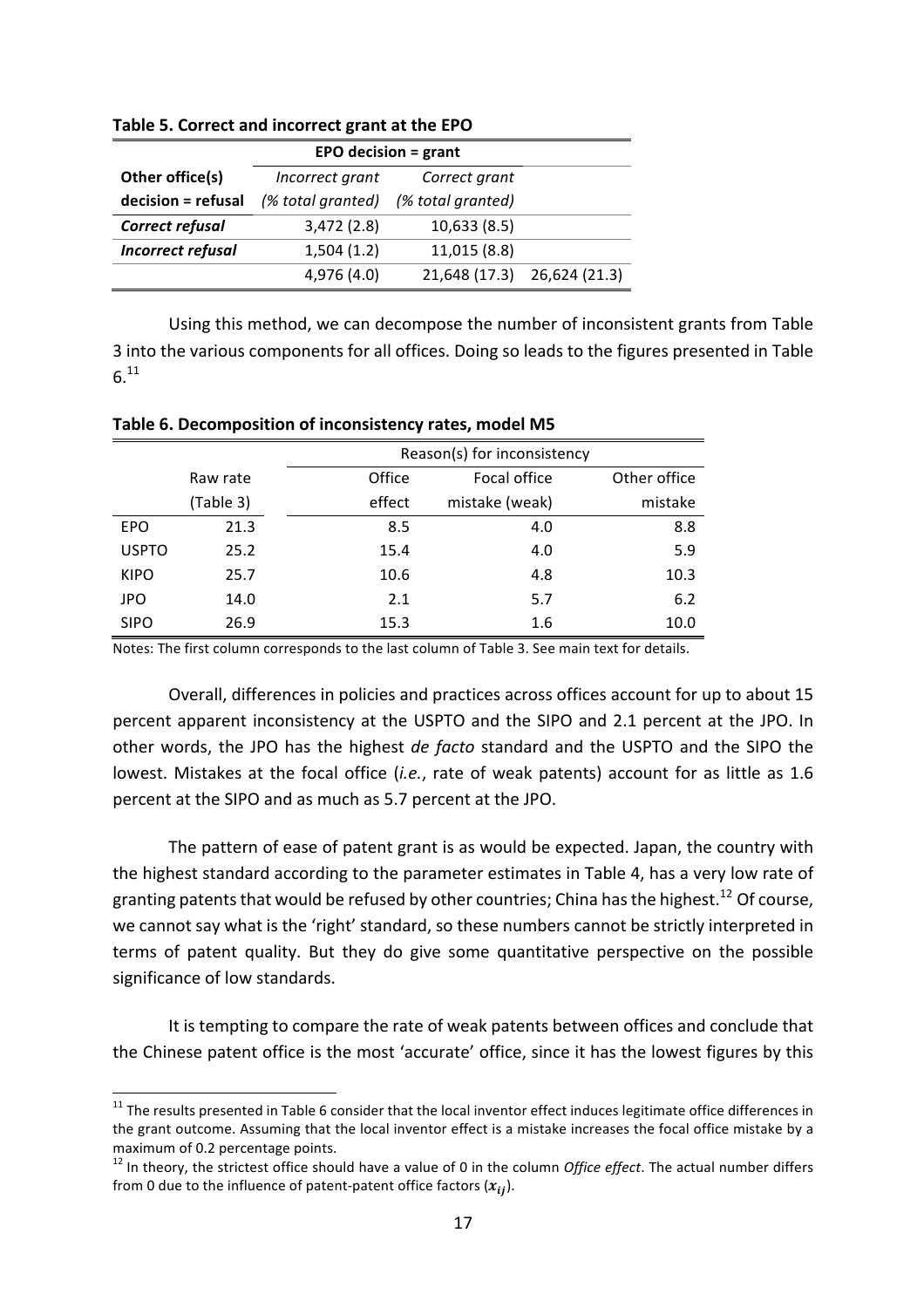measure. However, bear in mind that these figures correspond to *absolute* rates of weak patents, and that one must take into account the fact that offices have varying grant standard. In the limit, if an office has an extremely low standard such that all applications should be granted, it can never make a mistake in the form of granting a patent that it should not have. Conversely, offices with very high standard have more room for making mistakes. One can normalize the figures by estimating how much the office decision deviates from a random decision-making using the observed grant rate. For example, knowing that the observed grant rate at the EPO for the full sample is 76.8 percent, a random grant decision would produce 17.8 percent of Type I and 17.8 percent of Type II errors  $(76.8\times(1-0.768)$  and  $23.2\times0.768$ ). Relative to the total proportion of granted patents  $(0.768)$ , the invalidity rate of random decisions would be simply 1-0.768 = 0.232. Since the estimates imply that the EPO made 'only' 4.0 percent of Type II errors, its relative accuracy is  $0.232/0.04 = 5.8$ . The interpretation is straightforward: should the EPO take random grant decisions, it would grant 5.8 times as many weak patents as it currently does. That is, the rate of weak patents is about 17 percent of the random error rate for the EPO. The relative accuracy rates at the other offices are 2.15 (USPTO), 3.25 (KIPO), 4.8 (JPO) and 2.3 (SIPO), which implies that the EPO and JPO are the most accurate offices and the USPTO and SIPO the least accurate.

# **6. Discussion and robustness tests**

# *6.1 Accounting for differences in patentable subject matters*

Although the empirical analysis controls for five covariates that are likely to induce heterogeneity in the application-patent office pair, one potential source that is not accounted for is the difference in patentable subject matter across jurisdictions. Such differences would lead to a legitimate grant at one office and a legitimate refusal at another office, but according to our method, would be interpreted as an error in one office.

We know from discussions with patent attorneys that the definition of patentable subject matter in mechanical engineering is very similar across jurisdictions. Hence, we can use the field of mechanical engineering as a benchmark for errors that are not affected by difference in patentable subject matter definition.

Table 7 assigns each family to one or more major technology OST technology groups based on any one of the IPC subclasses given at any office.<sup>13</sup> In addition, we use the 'Biotechnology' and 'Software' classifications from the OECD (2003) and Graham and Mowery (2004) respectively. Table 7 breaks down the inconsistency rates by technology field. The estimates are based on model M5, that is, the fixed-effect estimator with office-specific coefficients run on the full sample and controlling for the timing of office decision.

 $13$  Office of Science and Technology, UK classifications.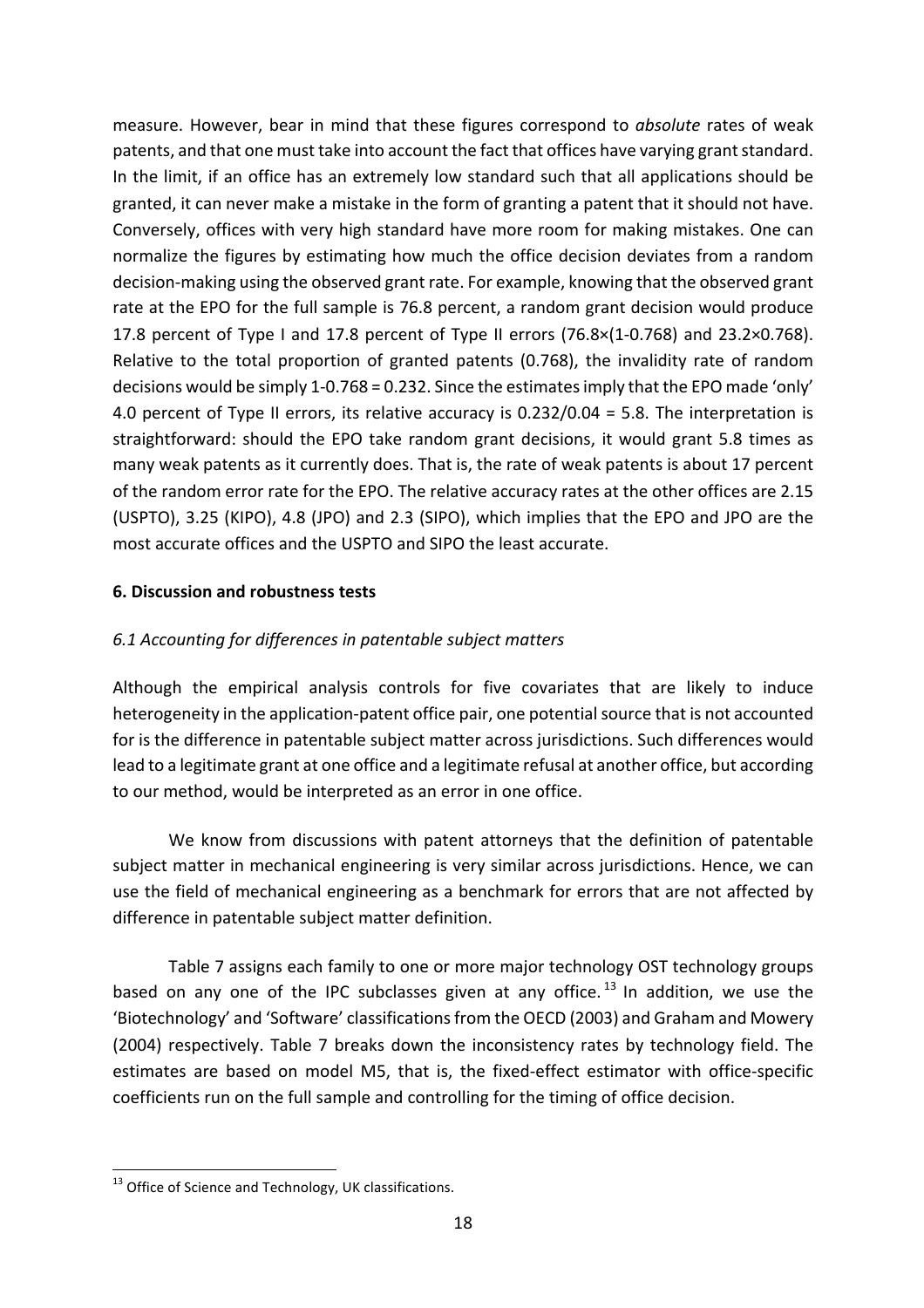|                               | FPO | <b>USPTO</b> | KIPO | JPO | <b>SIPO</b> |
|-------------------------------|-----|--------------|------|-----|-------------|
| Electrical                    | 5.3 | 4.2          | 4.2  | 5.8 | 1.8         |
| Instruments                   | 4.4 | 4.0          | 5.1  | 5.6 | 1.7         |
| Chemicals & pharmaceuticals   | 3.1 | 6.3          | 6.0  | 7.2 | 1.6         |
| Process engineering           | 3.5 | 5.0          | 5.4  | 6.1 | 1.4         |
| <b>Mechanical engineering</b> | 3.0 | 3.3          | 5.4  | 4.9 | 1.2         |
| Biotechnology <sup>+</sup>    | 3.7 | 7.3          | 6.3  | 7.9 | 2.6         |
| Software <sup>†</sup>         | 6.4 | 6.3          | 4.7  | 77  | 2.2         |

Table 7. Proportion of weak patents by technology fields, model M5.

Notes: An application can be allocated to more than one major technology groups based on multiple IPC subclasses assigned in any office. Major OST group excluding Biotechnology and Software. †Based on OECD (2003). ††Based on Graham and Mowery (2004).

One can read the results in Table 7 in two ways. First, if one believes that differences in patentable subject matter across offices affect the estimates presented in Table 6, then one should only focus on the estimates for the field of mechanical engineering. The rates of weak patents are slightly lower than those presented in Table 6 but the ranking across countries is globally consistent. Thus, concerns that differences in the patentable subject matters may drive results seem misplaced. Second, if one believes that there are no major differences in patentable subject matters across offices for applications in our sample, then the estimates can be taken as reflecting differences in rates of weak patents across fields.<sup>14</sup> Qualitatively, offices have a relatively high rate of weak patents in software and in biotechnology. This pattern is loosely consistent with the notion that subjective judgment about patentability is harder in these newer fields.

We do not report the values of the office effects for conciseness. However, we briefly comment the result obtained for biotechnology patents for the EPO and the USPTO. Whereas the USPTO effect is estimated at 0.164 relative to the EPO in the full sample (model M5), the effect for the sample of biotechnology patents is considerably higher, at 0.293. This pattern is consistent with the discussion in Hopkins *et al.* (2007), which explains that the EPO has taken a more stringent approach than the USPTO on DNA-relation inventions.

# *6.2 External validity*

Patents applications in our sample are considerably less selected than in litigation studies previously used to study invalidity. Compared to previous studies, the sample does not select on likely (in)validity. Our sample does, however, select on invention economic value, because applicants are more likely to pursue protection in multiple countries for more valuable inventions. Although patent value is not a patentability requirement, we cannot exclude the

 $14$  We do not expect to find that many focal office mistakes are traced to differences in patentability subject matter as the bulk of our sample is composed of experienced applicants who would not file patent applications in jurisdictions where the subject matter was not patentable.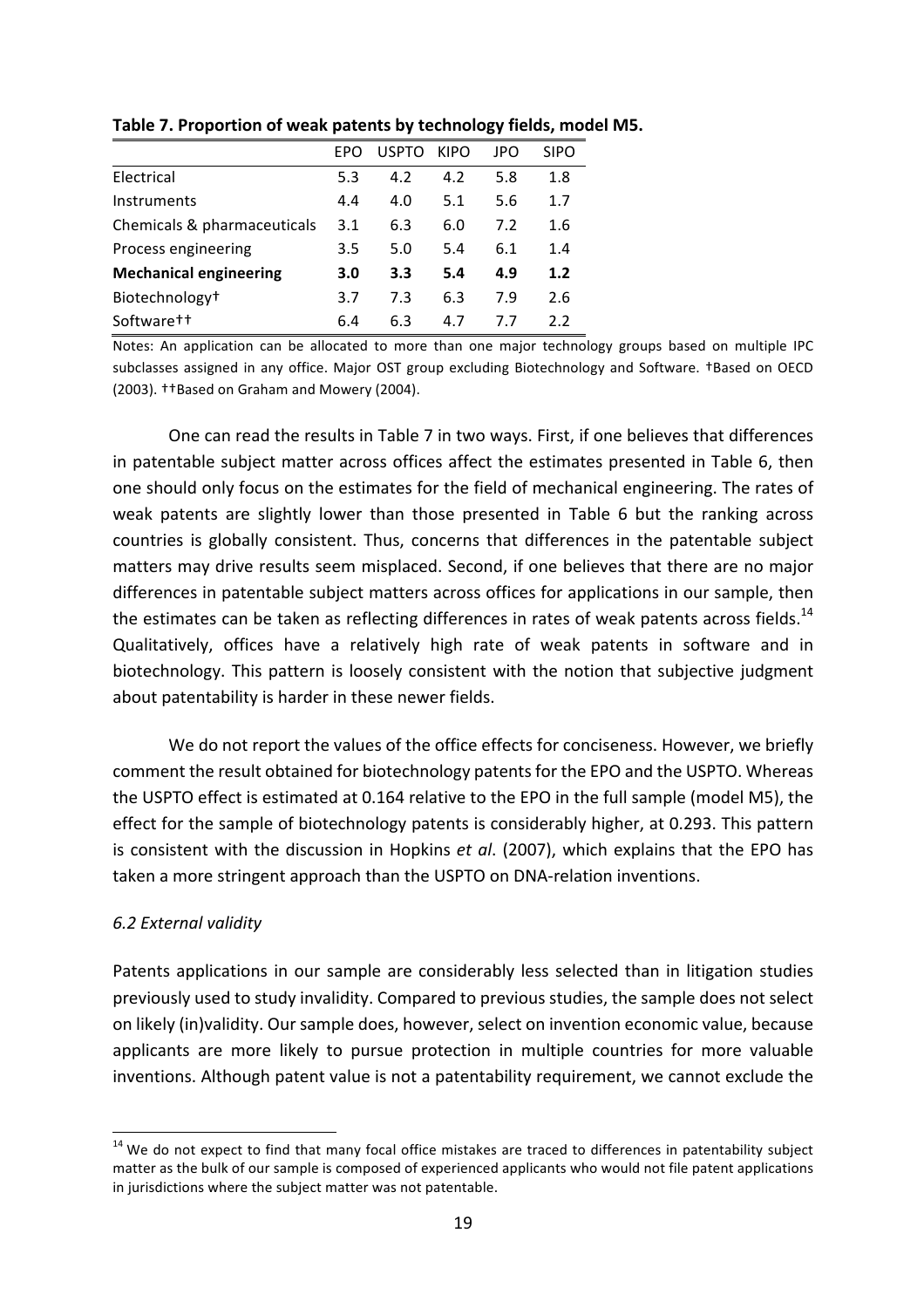possibility that economic value may be correlated with invention quality and we therefore investigate the extent of selection in the data.

A first selection that might occur is selection on quality with respect to the filing decision, that is: Are higher quality inventions more likely to be filed abroad (and hence more likely to appear in our sample)? One way of testing for the presence of selection at office *j* involves estimating equation  $(1)$  for all offices but *j* and assessing whether the recovered invention fixed effect (*i.e.*, estimated quality) predicts filing at office *j*. Table 8 reports the mean value of the fixed effect thus computed by filing status at each office. In the first row, we obtain the invention fixed effect by estimating equation (1) with ignoring EPO observations. We then compute the mean score of the fixed effect by filing status (filed/not filed) at the EPO. Overall, the results suggest that quality does affect the filing decision, with higher quality patents being more likely to be filed in foreign jurisdictions.

The last column of Table 8 reports the marginal effect at the mean of a one-standard deviation increase in quality on the filing decision. For instance, a one-standard deviation increase in invention quality leads to a 3.7 percent increase in the probability that a patent application will be filed at the EPO. Selection is strongest at the USPTO and weakest at the EPO. Thus, it appears that our sample is biased to a small but not trivial extent towards inventions with higher than average quality.

|              | Not filed | Filed | Λ                          | Marginal effect |
|--------------|-----------|-------|----------------------------|-----------------|
| <b>EPO</b>   | $-0.019$  |       | $0.016 - 0.035*$           | 0.037           |
| <b>USPTO</b> | $-0.121$  |       | $0.045 - 0.165*$           | 0.115           |
| KIPO         |           |       | $-0.025$ $0.030$ $-0.055*$ | 0.052           |
| JPO          |           |       | $-0.042$ $0.021$ $-0.062*$ | 0.064           |
| <b>SIPO</b>  | -0.042    |       | $0.053 - 0.096*$           | 0.087           |

Table 8. Invention quality by filing status

Notes: Columns 'Not filed' and 'Filed' report the mean score of the invention fixed effect and ' $\Delta$ ' is the difference. \*: p<0.001.

The fact that inventions in our sample are somewhat selected on their quality does not tell us anything directly about possible bias in our estimates. We assess the effect of quality on the rate of weak patents by relying on a commonly used quality indicator, namely the number of forward citations. As recently reviewed by Jaffe and de Rassenfosse (2016) there is a long tradition in the literature of using forward citations to proxy the technological merit of the invention (Albert et al., 1991; Narin, 1995; Trajtenberg, Henderson and Jaffe, 1997). Figure 1 presents the relative rates of weak patents by quintiles of citations received at the USPTO. We count citations received by USPTO patents from USPTO patents up to seven years after first publication using the PATSTAT database (de Rassenfosse, Dernis and Boedt, 2014:402). Overall, the proportion of weak patents seems to decrease with the number of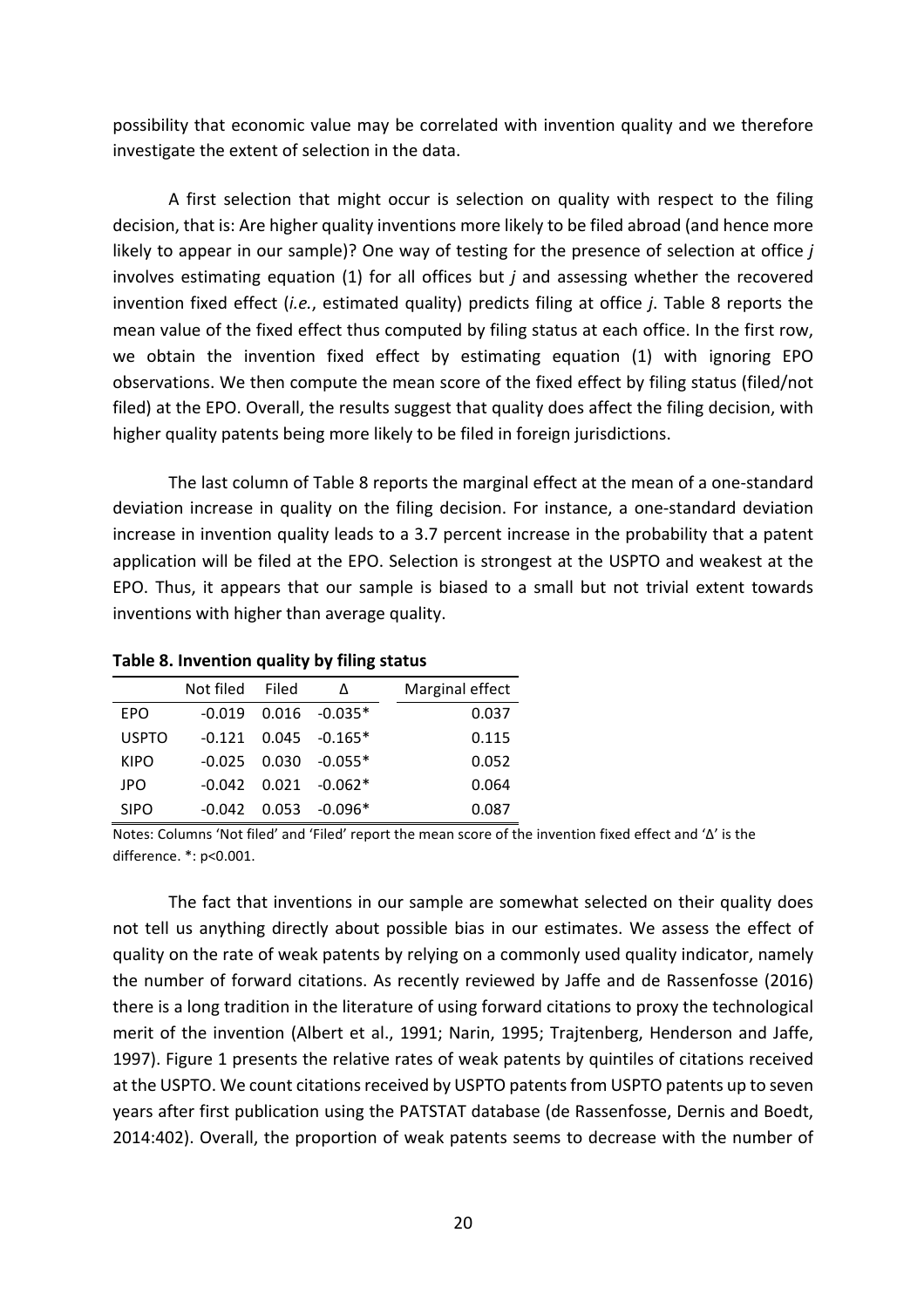citations received, especially at the JPO, where rates of weak patents go down from 7 percent to less than 5 percent.





Notes: 0 citation for the first quintile; Q2: 1 citation; Q3: 2 or 3 citations; Q4: 4 or 5 citations; Q5: 6 citations or more.

Summarizing the insights from both tests we come to the following conclusions. Selection into filing at the EPO is small and the effect of quality on the rate of weak patents is stable across quintiles of the quality metric. Therefore, the population-wide rate of weak patents is likely to be around 4 percent. A similar reasoning holds for the KIPO, with a population-wide rate of weak patents of about 5 percent. There is strong selection into filing at the SIPO but the rate of weak patents is fairly stable across quintiles of the quality metric such that the population-wide figure is probably close to 2 percent anyway. In light of the strong selection into the filing decision at the USPTO, the population wide rate of weak patents is probably closer to 5 percent than 4 percent. At the JPO, population-wide rate is probably closer to 7 percent than 5 percent for similar reasons.

#### *6.3 Sensitivity to applicant experience*

Legal scholars argue that patent prosecution is fundamentally a negotiation between the applicant and the examiner (*e.g.*, Brunner, 2014). This observation suggests that applicant's experience may interfere with our estimates. On the one hand, more experienced applicants are presumably better equipped to push their patents through the examination process. On the other hand, more experience applicants may spend less energy in each application,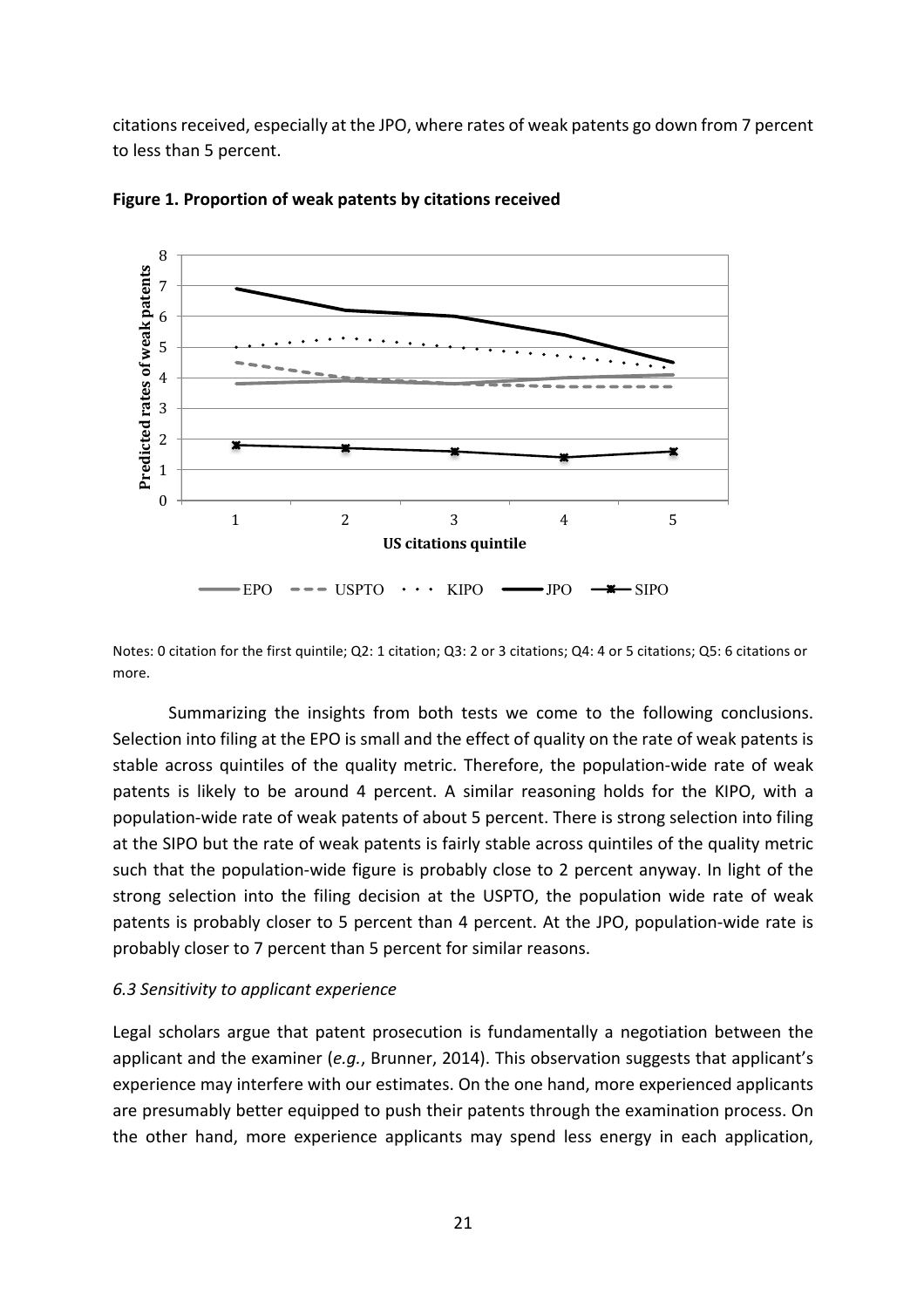leading to potentially more heterogeneity in grant decisions. We investigate whether the rate of weak patents varies with the level of experience of applicants.



**Figure 2. Proportion of weak patents by applicant experience** 

Figure 2 depicts the rates of weak patents by applicant experience (measured in terms of the number of applications submitted to the focal office over the whole study period). Overall, no clear pattern emerges.

#### *6.4 Additional considerations*

One source of unobserved heterogeneity relates to the scope of protection for the same invention across offices. Two offices may grant a patent yet one office may be more stringent than the other by limiting the scope of the claimed invention. It is reasonable to argue that leniency in the scope of protection will also translate into higher issuance rate, such that the binary outcome that we observe should lead to correct inference about the office effect. However, our method may be underestimating the rate of weak patents, and even more so for the most lenient offices. Given that the patent applications in our sample are written in four or five different languages, it is extremely difficult to compare the scope of protection across offices. However, we can restrict the sample to a set of highly homogeneous applications to get a sense of the severity of the issue. We have estimated model M5 on the subsample of 322,583 applications with the same number of claims at filing across jurisdictions. Doing so gives qualitatively similar results (not reported).

Finally, there is some question about whether the PATSTAT database correctly records all Japanese language PCT applications to the JPO that were refused. We find no evidence that these applications are missing from the central PATSTAT file. However, to accommodate the possibility that these applications are erroneously tagged as pending, we recoded as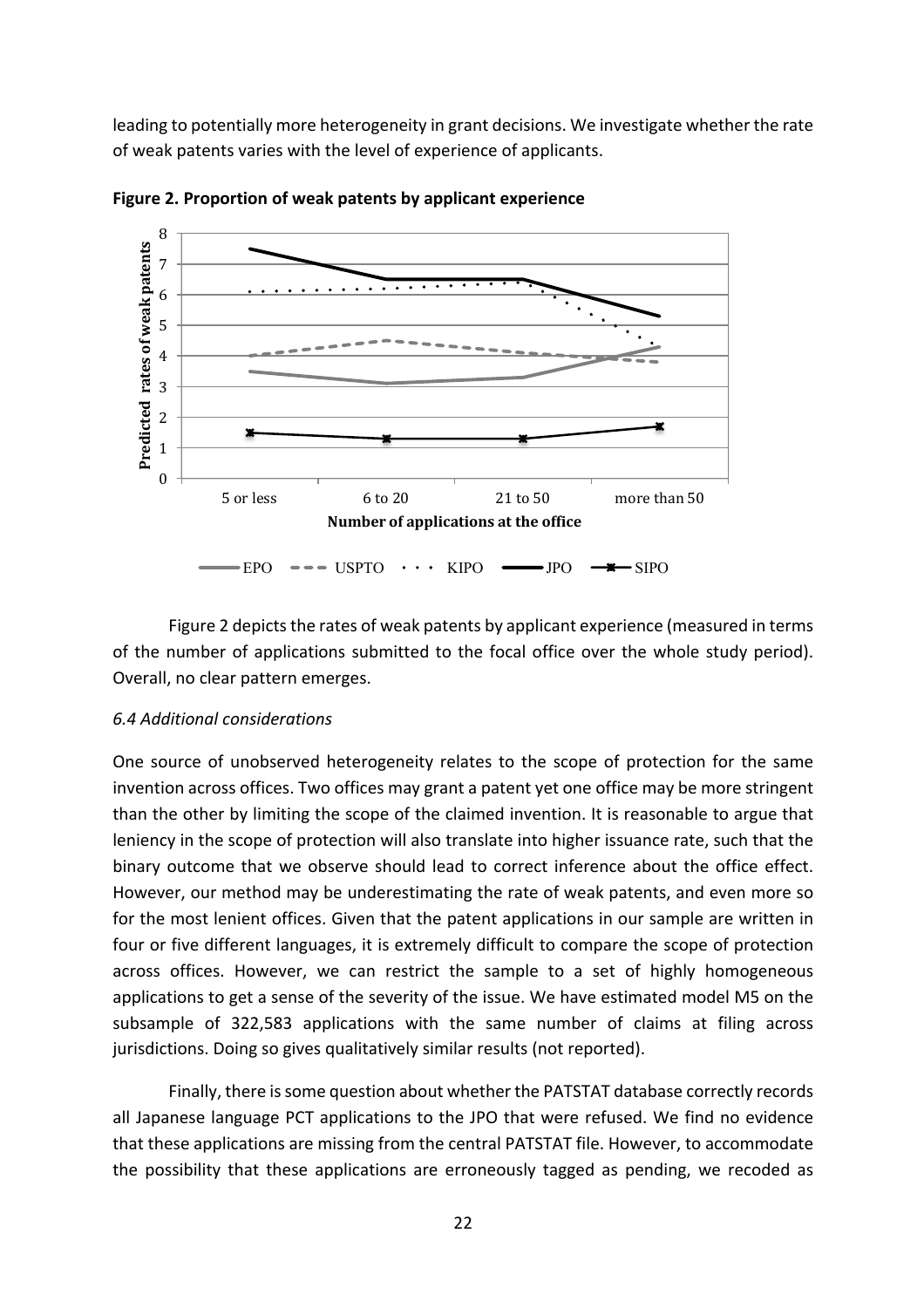'refused' all Japanese applicants who filed at the JPO through the PCT but have no recorded legal status. This amounted to 36 applications and did not change the results.

# **7. Conclusion**

There is significant concern around the world that patent offices are issuing patents that should not have been granted. Studies based on litigation outcomes suggest that this problem is quantitatively significant, with the overall fraction of dubious patents ranging from a quarter to three-quarter of all patents. Our analysis of patent applications examined by multiple offices around the world suggests that the overall prevalence of low-quality patents is likely to be smaller.

We model the patent grant process in a way in which imperfect decision-makers compare their assessment of the quality of an invention to an internal standard of quality necessary for grant. This method allows us to decompose differences in the decisions of multiple decision-makers into those that are due to a mistake by a decision-maker and those that are due to differences in the policies and practices applied by different decision-makers (office specific differences). The kind of decomposition that we have undertaken requires repeated observations on each invention and each decision-making unit.

Our analysis of about 400,000 inventions considered for patent protection by multiple patent offices suggests that both sources of inconsistent decisions are important. The strength of our analysis is to compare various offices using the same data. To push the point, it allows us to conclude that differences in grant outcomes are primarily driven by policy choices and practices rather than subjectivity of the examination process.

Specifically, we find that the fraction of weak patents—those that should not have been granted given the offices own grant standard—does not exceed single digits for any office. Having noted this, we find that some offices are better at screening patent applications than others. Our data suggest that the examiner decisions at the USPTO and the SIPO are twice as accurate as a random decision, whereas the EPO and the JPO are five times more accurate. 

While the sample used for the analysis is large, it is not randomly drawn. Patents examined in multiple international jurisdictions are likely to be of higher economic value than the average patent. Our analysis of the selection problem suggests, however, that rates of weak patents for the population of all applications to each office are unlikely to be much higher than our estimates for this IP5 sample. Thus, even allowing for selection bias, our results suggest rates much lower than the rates found by litigation studies.

The (much) lower rates of weak patents obtained with our method compared to litigation studies can be explained by four factors. First, litigated patents are highly selected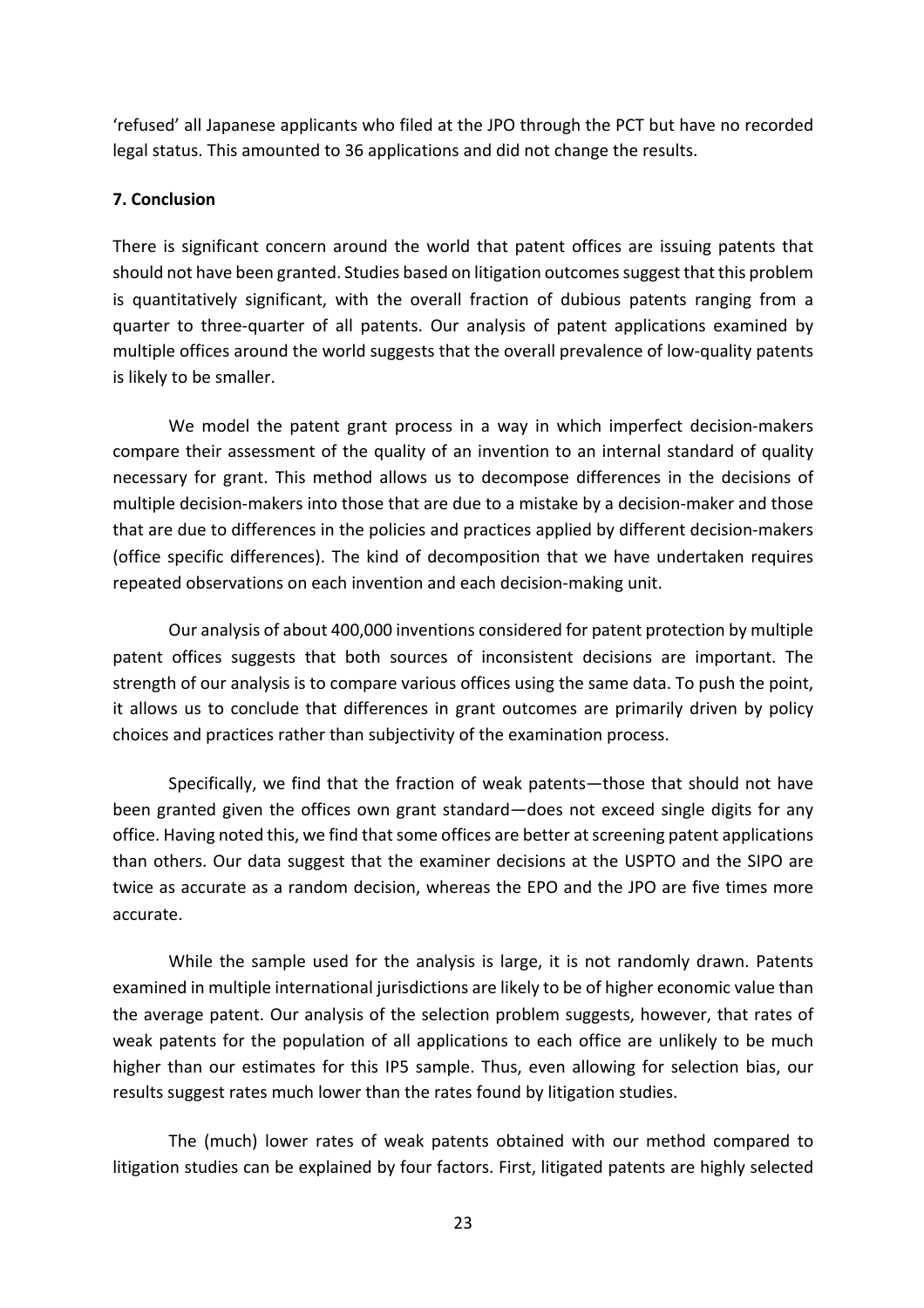towards those most likely to be found invalid. Second, litigation studies implicitly assume that courts apply the same standard as that of the office whose grant is being reviewed, and do not make mistakes themselves. In practice, it is possible that courts systematically apply a stricter standard for validity than the patent office—and make mistakes themselves. Third, although patent applications in our sample are examined by up to five examiners from very different cultures and language groups, every examiner spends considerably less time than if the patent were re-examined in litigation. Finally, review by a court is fundamentally different from review by another examiner because the court review is an adversarial proceeding. It is possible that there is prior art that no patent examiner will ever find, but which the adverse party is able to bring to the court's attention. Thus overall our results provide a different perspective on patent quality and should be viewed as complementary to those of litigation studies rather than directly comparable.

The magnitude of the difference between the figures presented in this paper and the figures obtained using patent litigation data bear important implications for discussions about patent quality. One difficulty in interpreting the difference is that we do not know how much of it might be due to selection bias in the litigation studies. But if we assume for the sake of argument that invalidity in the view of the courts is truly significantly higher than invalidity in the view of the offices, we can make four general points. First, much of the debate around quality focuses on improving examination. Our results suggest that this effort is somewhere between misguided and only marginally useful. Second, some of the debate has a flavor of the United States, in particular, having a low standard. Our results suggest that while it is true that the U.S. standard is somewhat low, raising it to the level of the highest country would have only a modest impact. Third, more generally, the tone of the debate is frequently that the uncertainty around validity is the patent offices' fault. Our results suggest rather that it is inherent in the examination process that a non-trivial number of invalid patents will be approved. Finally, we bring into sharp focus the question of why courts are more likely to invalidate than examiners. To the extent that it is because of the adversarial nature of litigation, the finding brings the question of how to best to organize re-examination processes that are undertaken within offices. But if it is because judges are fundamentally tougher than examiners, the finding raises deeper questions about administrative law, since judges are not supposed to apply different standards.

The findings presented in this paper are interesting in their own right in light of concerns about patent quality, but they also contribute to current policy discussions on patent prosecution highway (PPH) agreements. PPH designates a set of initiatives for providing accelerated prosecution procedures by sharing information between patent offices. Our results show that there is considerable heterogeneity across offices. The PPH agreements intend to increase the harmonization of decision. However, they may also propagate a wrong decision into the whole patent family, further weakening patent rights. Our results further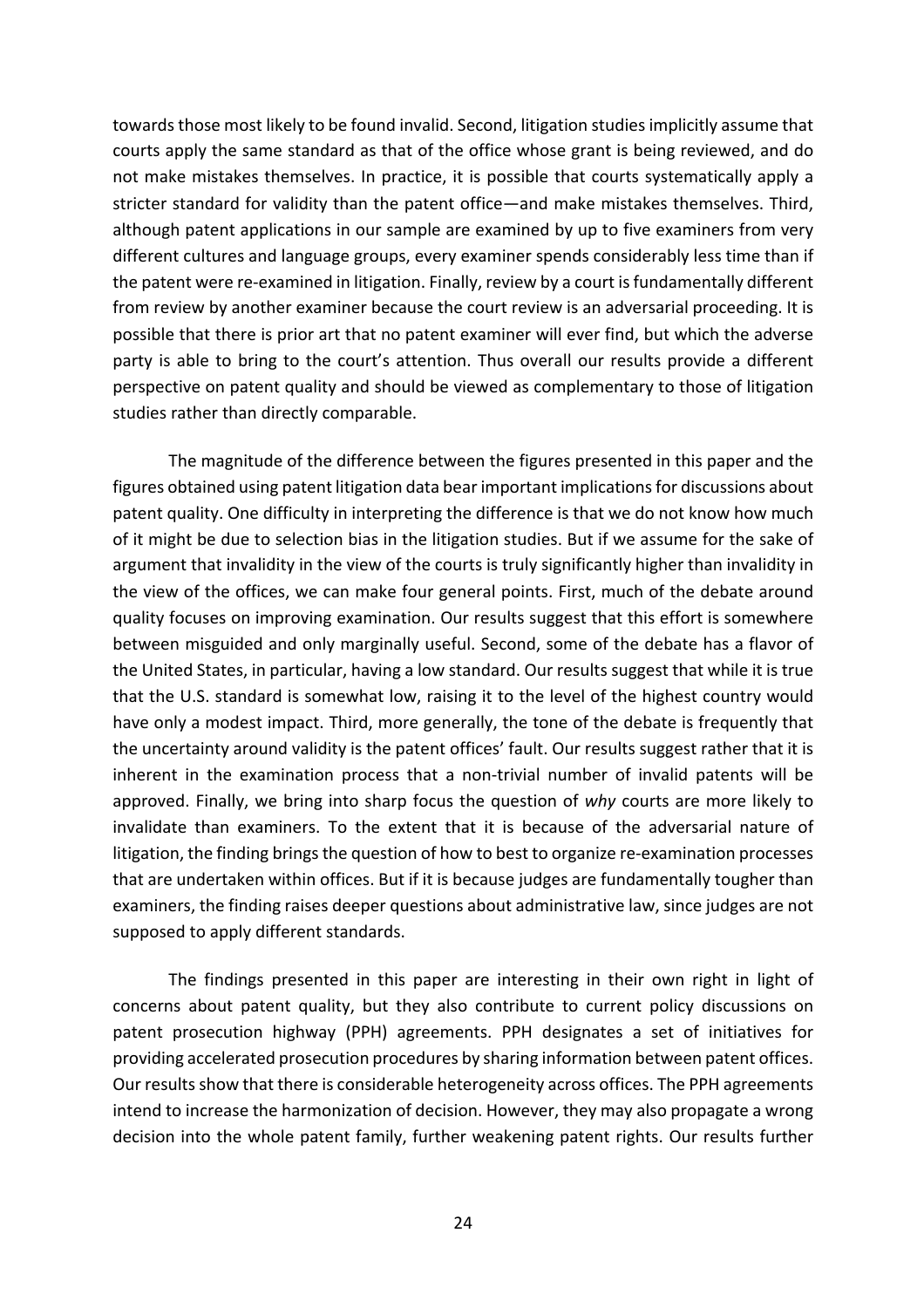illustrate that some offices are more accurate than others, which may create additional tensions in the context of PPH agreements.

The fraction of patents that might be said to be low quality in the sense that they result from systematically lax policies and practices is larger than the rate of weak patents, ranging from 9 percent for the EPO to approximately 11 percent for Korea and 15 percent for the United States and China. Even these larger numbers seem modest relative to the general policy discussion about the problem of patent quality. This suggests some notion that all of these offices have a grant standard that is too low relative to some normative judgment. Our analysis—based as it is on comparing decisions across offices—sheds no light on that issue.

Finally, our analysis is silent on the optimal level of ambiguity that the patent system should tolerate. On the one hand, weak patents hurt businesses and may slow down the pace of technological progress. On the other hand, ensuring high quality examination is costly, especially in light of the fact that the majority of patents have limited economic potential. Future research should investigate whether delivering more harmonized outcomes for businesses is likely to improve welfare. Our results provide a useful starting point in that regard.

# **Acknowledgments**

Dan L. Burk, David Card, Annamaria Conti, Dietmar Harhoff, Joachim Henkel, Karin Hoisl, Sonia Jaffe, Keld Laursen, Yann Ménière, Arti Rai, Ben Roin and Carl Shapiro provided valuable comments. The authors are also grateful to seminar and conference participants at the NBER Summer Institute, Duke Law School, Congress of the European Economic Association, European Patent Office, European Association for Research in Industrial Economics Conference, European Policy for Intellectual Property Conference, Toulouse School of Economics, ETH Zurich, the third International Meeting in Law & Economics (Paris), the Munich Summer Institute, New Zealand Economic Association Conference, and Asia Pacific Innovation Conference, T'Mir Julius provided excellent research assistance and her contribution is gratefully acknowledged. This study was financed by the Australian Research Council Discovery Grant ARC LP110100266 'The Efficiency of the Global Patent System' with partners IP Australia and the Institute of Patent and Trademark Attorneys.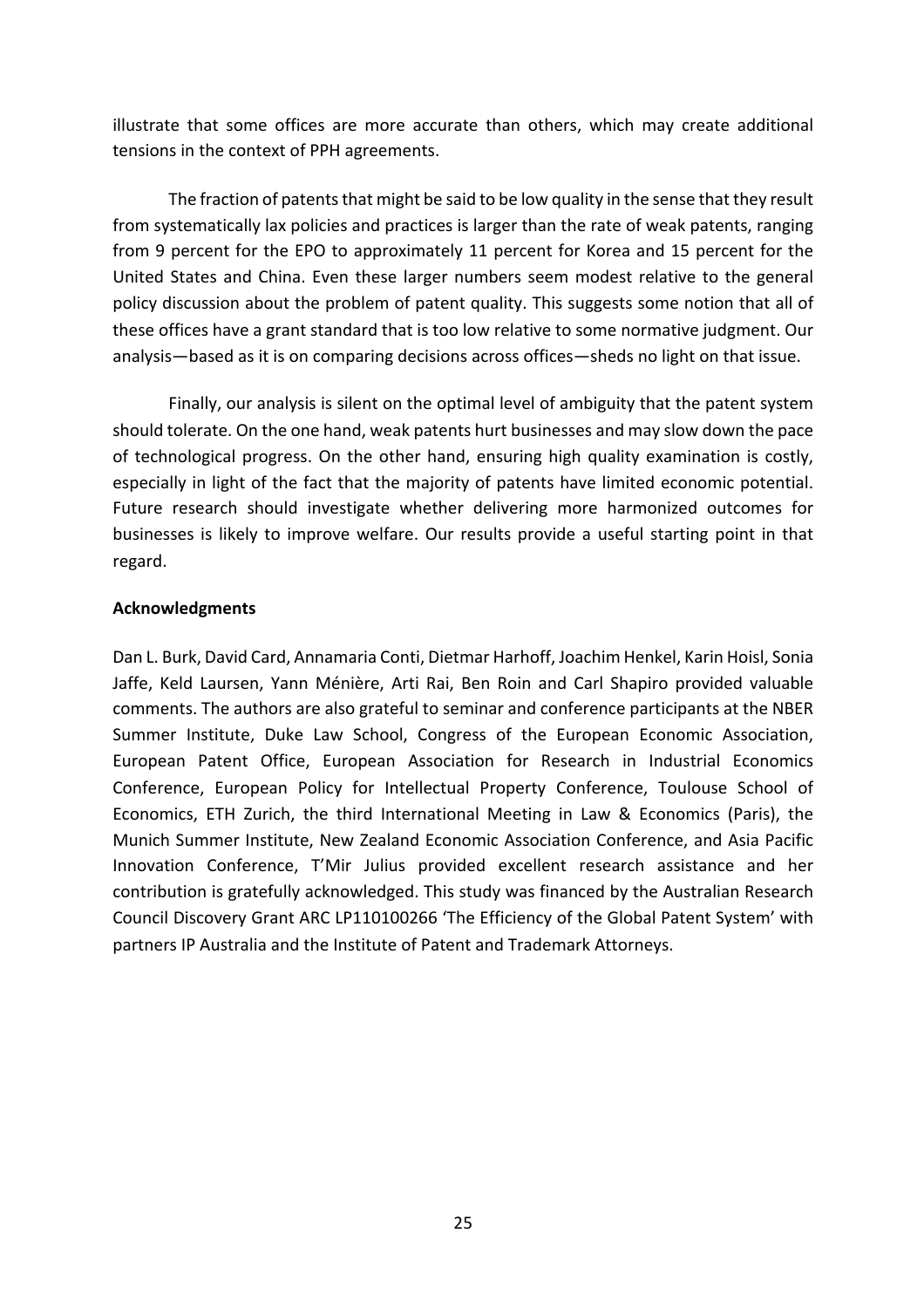#### **References**

- Albert, M. B., Avery, D., Narin, F., & McAllister, P. (1991). Direct validation of citation counts as indicators of industrially important patents. *Research policy*, 20(3), 251–259.
- Allison, J., & Lemley, M. (1998). Empirical evidence on the validity of litigated patents. American *Intellectual Property Law Association Quarterly Journal*, 26(3), 185–275.
- Allison, J., & Hunter, S. (2006). On The Feasibility Of Improving Patent Quality One Technology At A Time: The Case Of Business Methods. Berkeley Technology Law Journal, 21, 729-794.
- Brunner, J. (2014). Patent Prosecution as Dispute Resolution: A Negotiation Between Applicant and Examiner. *Journal of Dispute Resolution*, 3(1), 7-21.
- Cremers, K., Ernicke, M. Gaessler, F. Harhoff, D. Helmers, C. McDonagh, L. Schliessler, P. Van Zeebroeck, N. (2013) Patent litigation in Europe, *ZEW Discussion Paper* 13-072.
- Choi, J. P., & Gerlach, H. (2016). Patent pools, litigations, and innovation. *RAND Journal of Economics*, forthcoming.
- de Rassenfosse, G., Dernis, H., & Boedt, G. (2014). An introduction to the Patstat database with example queries. Australian Economic Review, 47(3), 395-408.
- de Rassenfosse, G., Dernis, H., Guellec, D., Picci, L., & van Pottelsberghe, B. (2013). The worldwide count of priority patents: A new indicator of inventive activity. *Research Policy, 42*(3), 720–737.
- de Saint-Georges, M., & van Pottelsberghe, B. (2013). A quality index for patent systems. Research Policy, 42(3), 704–719.
- The Economist (2015). A question of utility. August 8 2015, pp 50-52.
- Encaoua, D., & Lefouili, Y. (2009). Licensing 'weak' patents. *Journal of Industrial Economics*, 57(3), 492-525.
- Farrell, J., & Shapiro, C. (2008). How strong are weak patents? American Economic Review, 98(4), 1347–1369.
- Frakes, M. & Wasserman, M. (forhtcoming). Is the Time Allocated to Review Patent Applications Inducing Examiners to Grant Invalid Patents? Evidence from Micro-Level Application Data, *Review of Economics and Statistics*, in press.
- Graham, S. & Mowery, D. (2004). Submarines in software? continuations in US software patenting in the 1980s and 1990s. *Economics of Innovation and New Technology*, 13, 443–456.
- Hall, B., Jaffe, A., & Trajtenberg, M. (2001). The NBER Patent Citation Data File: Lessons, Insights and Methodological Tools. *NBER Working Paper* 8498.
- Hall, Bronwyn H., Adam Jaffe, and Manuel Trajtenberg (2005). Market value and patent citations. *RAND Journal of economics*: 16-38.
- Henkel, J. and Zischka, H. (2014) 'Why most patents are invalid Extent, reasons, and potential remedies of patent invalidity' mimeo, TUM School of Management, Technische Universität München, 29 September 2014.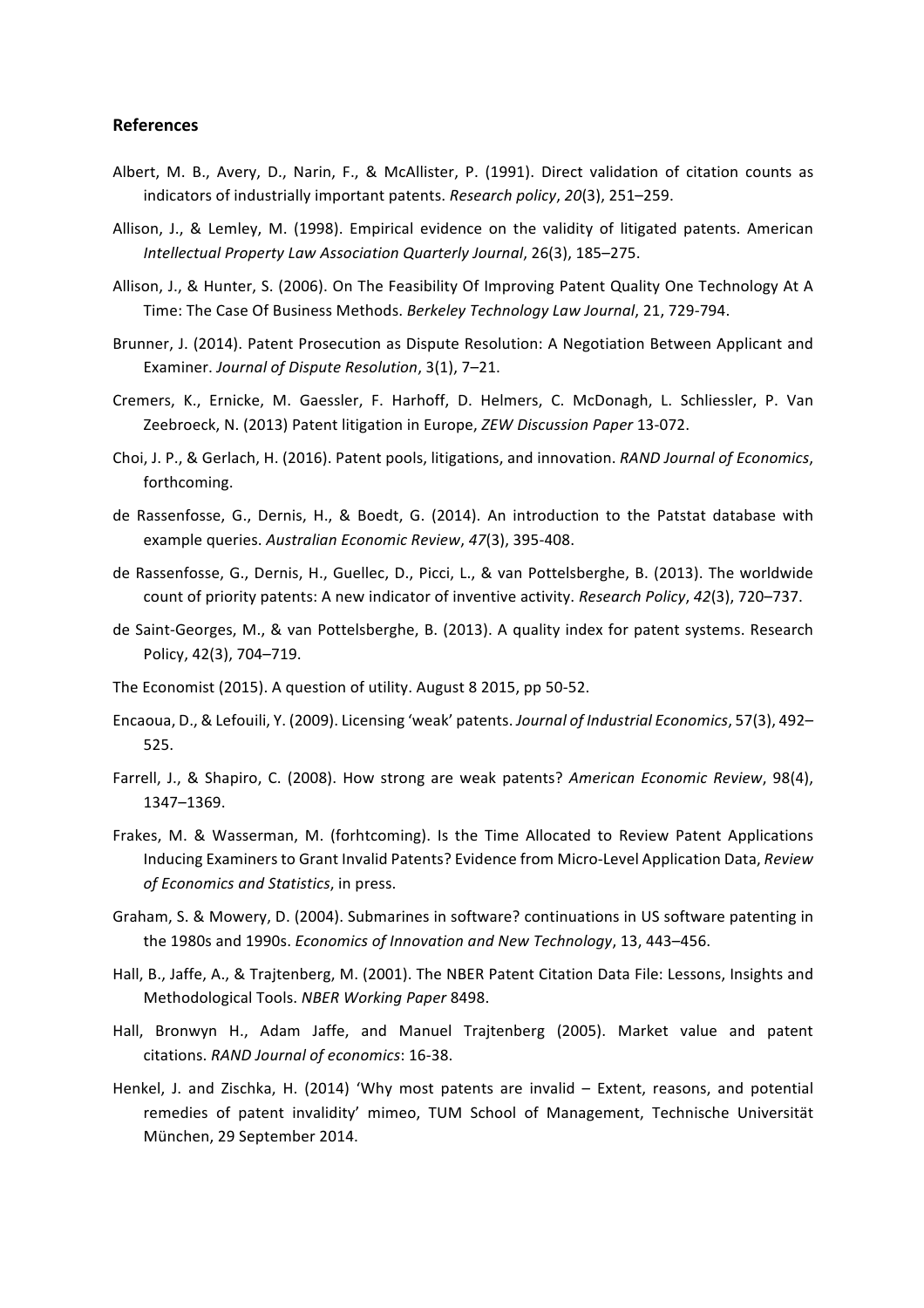- Jaffe, A. B. and de Rassenfosse, G. 2016. Patent Citation Data in Social Science Research: Overview and Best Practices. *Journal of the Association for Information Science and Technology*, forthcoming.
- Jaffe, Adam B. and Josh Lerner (2004). Innovation and Its Discontents: How Our Broken Patent System is Endangering Innovation and Progress, and What to Do About It. Princeton: Princeton University Press.
- Hopkins, M. M., Mahdi, S., Patel, P., & Thomas, S. M. (2007). DNA patenting: the end of an era?. Nature *biotechnology*, 25(2), 185–187.
- Lazaridis, G., & van Pottelsberghe, B. (2007). The rigour of EPO's patentability criteria: An insight into the 'induced withdrawals.' World Patent Information, 29(4), 317-326.
- Lemley, M. A. (2001). Rational ignorance at the patent office. *Northwestern University Law Review* 95.4.
- Lemley, M. A., & Sampat, B. (2012). Examiner Characteristics and Patent Office Outcomes. Review of *Economics and Statistics*, 94(3), 817–827.
- Lemley, M. A., & Shapiro, C. (2005). Probabilistic Patents. *Journal of Economic Perspectives*, 19(2), 75– 98.
- Marco, A. (2004). The selection effects (and lack thereof) in patent litigation: Evidence from trials. The B.E. Journal of Economic Analysis & Policy, 4(1), 1226.
- Merges, R., & Nelson, R. (1990). On the complex economics of patent scope. Columbia Law Review, 90(4), 839–916.
- Meurer, M. J. (2009). Patent Examination Priorities. William & Mary Law Review, 51(2), 675–709.
- Miller, S. (2013). Where's the innovation? An analysis of the quantity and qualities of anticipated and obvious patents. Virginia Journal of Law and Technology, 18(1), 1-58.
- Nagaoka, S. and Yamauchi, I. (2015). Information constraint of the patent office and examination quality: Evidence from the effects of initiation lag. Mimeo.
- Narin, F. (1995). Patents as indicators for the evaluation of industrial research output. *Scientometrics*, 34(3), 489-496.
- OECD (2003) Science, Technology and Industry Scoreboard, Organization for Economic Cooperation and Development, Paris.
- Palangkaraya, A., Webster, E. & Jensen, P. (2011). Misclassification between patent offices: Evidence from a matched sample of patent applications. *Review of Economics and Statistics*, 93(3), 1063– 1075.
- Paradise, J., Andrews, L., & Holbrook, T. (2005). Patents on Human Genes: An analysis of Scope and Claims. *Science*, 307, 1566–1567.
- Picard, P., & van Pottelsberghe, B. (2013). Patent office governance and patent examination quality. Journal of Public Economics, 104, 14-25.
- Sampat, B. & Shadlen, K. (2015). TRIPS implementation and secondary pharmaceutical patenting in Brazil and India. Studies in Comparative International Development, 50 (2), 228–257.